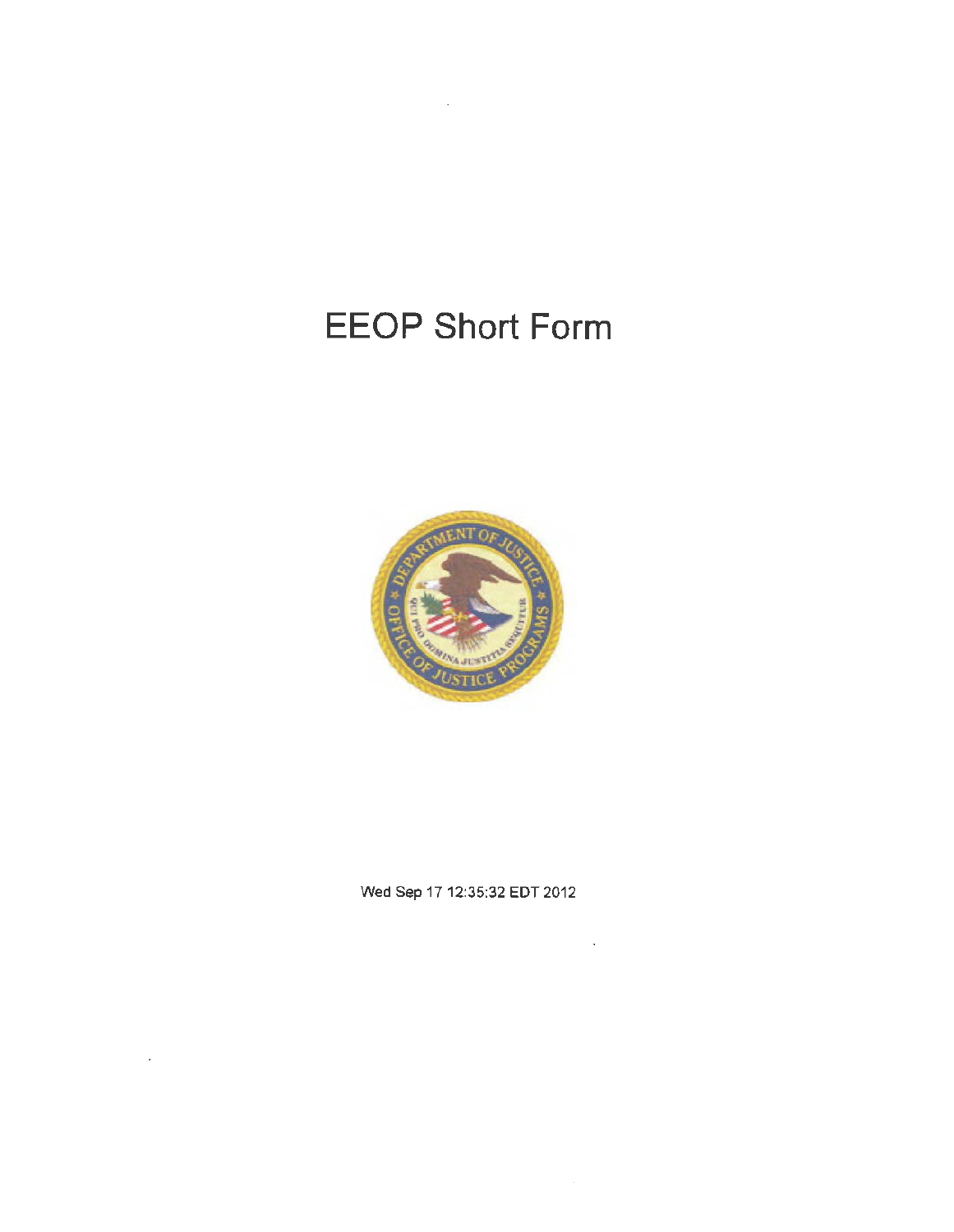# Step 1: Introductory Information

| <b>Grant Title:</b>       | Vision 15 COPS Technology                        | <b>Grant Number:</b>    | 2009-CK-WX-0351 |
|---------------------------|--------------------------------------------------|-------------------------|-----------------|
| <b>Grantee Name:</b>      | California DOJ                                   | <b>Award Amount:</b>    | \$500,000.00    |
| <b>Grantee Type:</b>      | State Government Agency                          |                         |                 |
| Address:                  | 1300   Street<br>Sacramento, California<br>95814 |                         |                 |
| <b>Contact Person:</b>    | Nancy Bell                                       | Telephone #:            | 916-324-4404    |
| <b>Contact Address:</b>   | 1300 I Street<br>Sacramento, California<br>95814 |                         |                 |
| <b>DOJ Grant Manager:</b> | Nancy Bell                                       | DOJ Telephone #:        | 916-324-4404    |
| <b>Grant Title:</b>       | <b>CALMS-2009</b>                                | <b>Grant Number:</b>    | 2009-CK-WX-0353 |
| <b>Grantee Name:</b>      | California DOJ                                   | <b>Award Amount:</b>    | \$300,000.00    |
| <b>Grantee Type:</b>      | State Government Agency                          |                         |                 |
| Address:                  | 1300   Street<br>Sacramento, California<br>95814 |                         |                 |
| <b>Contact Person:</b>    | Nancy Bell                                       | Telephone #:            | 916-324-4404    |
| <b>Contact Address:</b>   | 1300   Street<br>Sacramento, California<br>95814 |                         |                 |
| <b>DOJ Grant Manager:</b> | Nancy Bell                                       | <b>DOJ Telephone #:</b> | 916-324-4404    |
| <b>Grant Title:</b>       | <b>CALMS-2004</b>                                | <b>Grant Number:</b>    | 2004-CK-WX-0030 |
| <b>Grantee Name:</b>      | California DOJ                                   | <b>Award Amount:</b>    | \$2,968,432.00  |
| <b>Grantee Type:</b>      | <b>State Government Agency</b>                   |                         |                 |
| Address:                  | 1300 J Street<br>Sacramento, California<br>95814 |                         |                 |
| <b>Contact Person:</b>    | Nancy Bell                                       | Telephone #:            | 916-324-4404    |
| <b>Contact Address:</b>   |                                                  |                         |                 |
|                           | 1300   Street<br>Sacramento, California<br>95814 |                         |                 |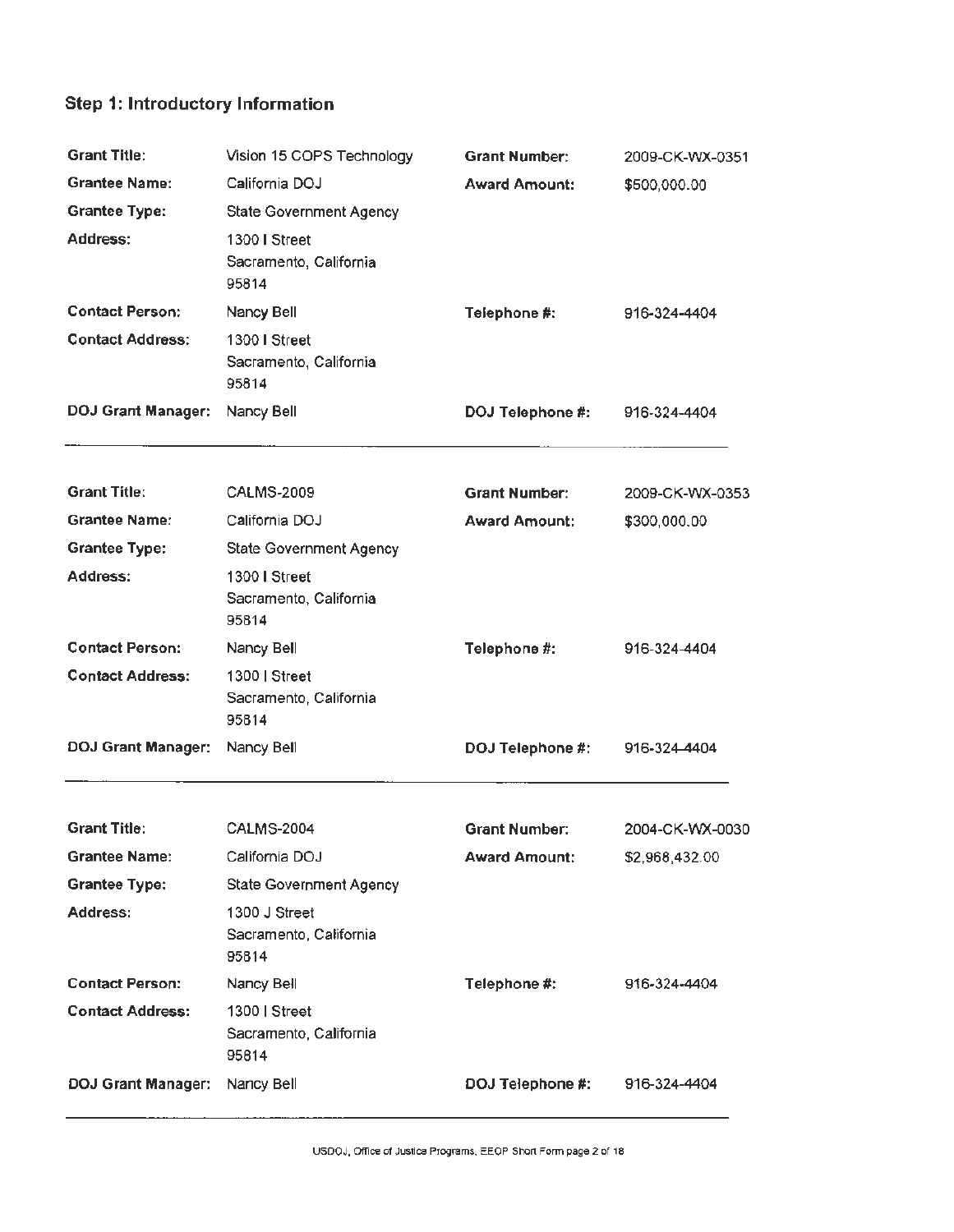| <b>Grant Title:</b>       | <b>CALMS-2005</b>                                | <b>Grant Number:</b>    | 2005-CK-WX-0399 |
|---------------------------|--------------------------------------------------|-------------------------|-----------------|
| <b>Grantee Name:</b>      | California DOJ                                   | <b>Award Amount:</b>    | \$1,479,965.00  |
| <b>Grantee Type:</b>      | <b>State Government Agency</b>                   |                         |                 |
| Address:                  | 1300   Street<br>Sacarmento, California<br>95814 |                         |                 |
| <b>Contact Person:</b>    | Nancy Bell                                       | Telephone #:            | 916-324-4404    |
| <b>Contact Address:</b>   | 1300   Street<br>Sacramento, California<br>95814 |                         |                 |
| <b>DOJ Grant Manager:</b> | Nancy Bell                                       | DOJ Telephone #:        | 916-324-4404    |
| <b>Grant Title:</b>       | <b>CALMS-2006</b>                                | <b>Grant Number:</b>    | 2006-CK-WX-0437 |
| <b>Grantee Name:</b>      | California DOJ                                   | <b>Award Amount:</b>    | \$1,480,842.00  |
| <b>Grantee Type:</b>      | State Government Agency                          |                         |                 |
| Address:                  | 1300   Street<br>Sacramento, California<br>95814 |                         |                 |
| <b>Contact Person:</b>    | Nancy Bell                                       | Telephone #:            | 916-324-4404    |
| <b>Contact Address:</b>   | 1300   Street<br>Sacramento, California<br>95814 |                         |                 |
| <b>DOJ Grant Manager:</b> | Nancy Bell                                       | <b>DOJ Telephone #:</b> | 916-324-4404    |
| <b>Grant Title:</b>       | <b>Forensic Training</b>                         | <b>Grant Number:</b>    | 2007-DN-BX-K206 |
| <b>Grantee Name:</b>      | California DOJ                                   | <b>Award Amount:</b>    | \$440,993.00    |
| <b>Grantee Type:</b>      | State Government Agency                          |                         |                 |
| Address:                  | 1300   Street<br>Sacramento, California<br>95814 |                         |                 |
| <b>Contact Person:</b>    | Nancy Bell                                       | Telephone #:            | 916-324-4404    |
| <b>Contact Address:</b>   | 1300   Street<br>Sacramento, California<br>95814 |                         |                 |
| <b>DOJ Grant Manager:</b> | Nancy Bell                                       | DOJ Telephone #:        | 916-324-4404    |

÷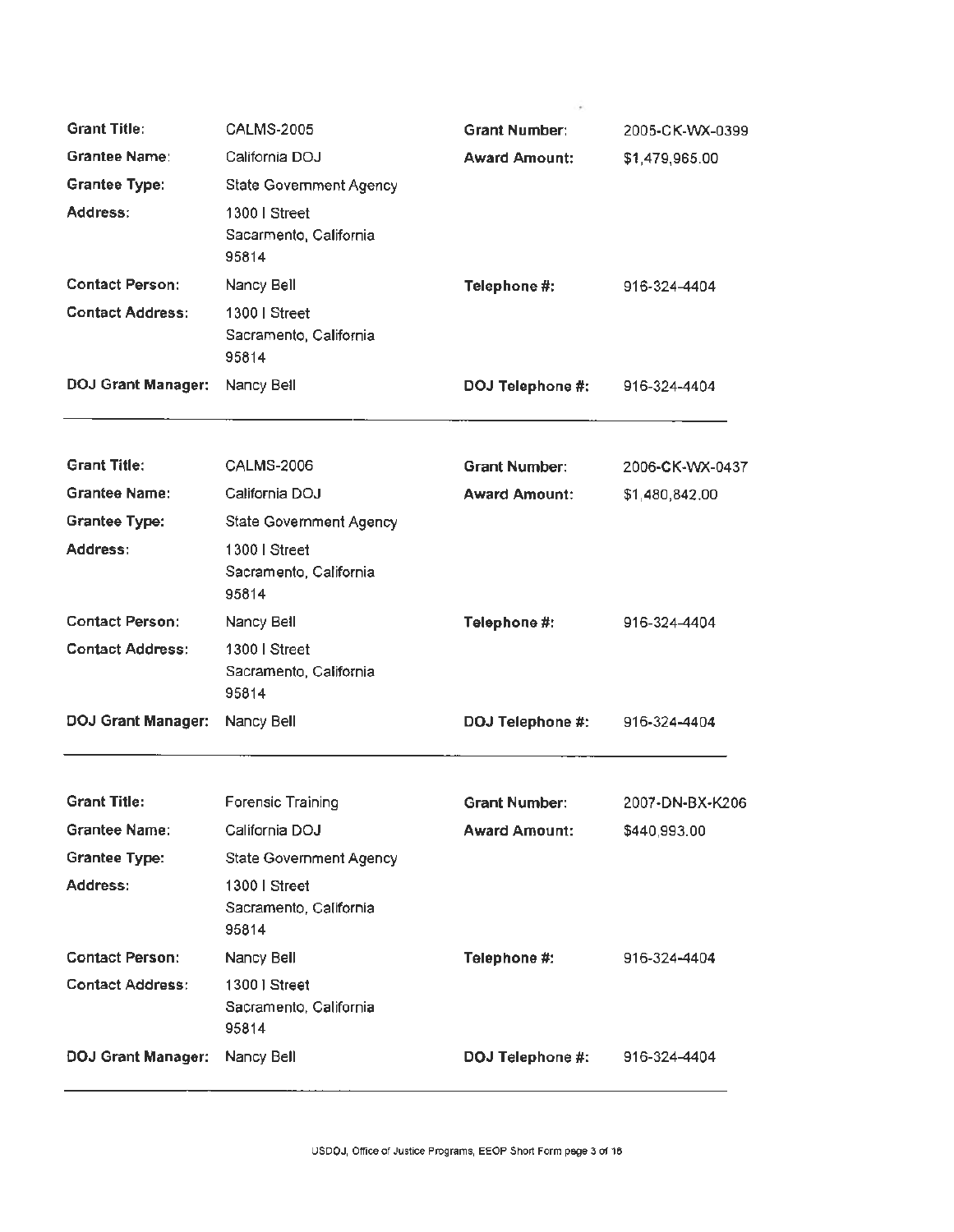| <b>Grant Title:</b>       | CALMS-2008                                       | <b>Grant Number:</b>    | 2008-CK-WX-0115 |
|---------------------------|--------------------------------------------------|-------------------------|-----------------|
| <b>Grantee Name:</b>      | California DOJ                                   | <b>Award Amount:</b>    | \$257,208.00    |
| <b>Grantee Type:</b>      | <b>State Government Agency</b>                   |                         |                 |
| Address:                  | 1300   Street<br>Sacramento, California<br>95814 |                         |                 |
| <b>Contact Person:</b>    | Nancy Bell                                       | Telephone #:            | 916-324-4404    |
| <b>Contact Address:</b>   | 1300   Street<br>Sacramento, California<br>95814 |                         |                 |
| <b>DOJ Grant Manager:</b> | Nancy Bell                                       | DOJ Telephone #:        | 916-324-4404    |
| <b>Grant Title:</b>       | <b>CALMS-2008</b>                                | <b>Grant Number:</b>    | 2008-CK-WX-0582 |
| <b>Grantee Name:</b>      | California DOJ                                   | <b>Award Amount:</b>    | \$233,825.00    |
| <b>Grantee Type:</b>      | <b>State Government Agency</b>                   |                         |                 |
| Address:                  | 1300   Street<br>Sacramento, California<br>95814 |                         |                 |
| <b>Contact Person:</b>    | Nancy Bell                                       | Telephone #:            | 916-324-4404    |
| <b>Contact Address:</b>   | 1300   Street<br>Sacramento, California<br>95814 |                         |                 |
| <b>DOJ Grant Manager:</b> | Nancy Bell                                       | <b>DOJ Telephone #:</b> | 916-324-4404    |
| <b>Grant Title:</b>       | Child Sexual Predator                            | <b>Grant Number:</b>    | 2008-CS-WX-0002 |
| <b>Grantee Name:</b>      | California DOJ                                   | <b>Award Amount:</b>    | \$403,641.00    |
| <b>Grantee Type:</b>      | State Government Agency                          |                         |                 |
| Address:                  | 1300   Street<br>Sacramento, California<br>95814 |                         |                 |
| <b>Contact Person:</b>    | Nancy Bell                                       | Telephone #:            | 916-324-4404    |
| <b>Contact Address:</b>   | 1300   Street<br>Sacramento, California<br>95814 |                         |                 |
| <b>DOJ Grant Manager:</b> | Nancy Bell                                       | DOJ Telephone #:        | 916-324-4404    |
| <b>Grant Title:</b>       | <b>CALMS-2009</b>                                | <b>Grant Number:</b>    | 2009-CK-WX-0352 |

USDOJ. Office of Justice Programs. EEOP Short Form page 4 of 18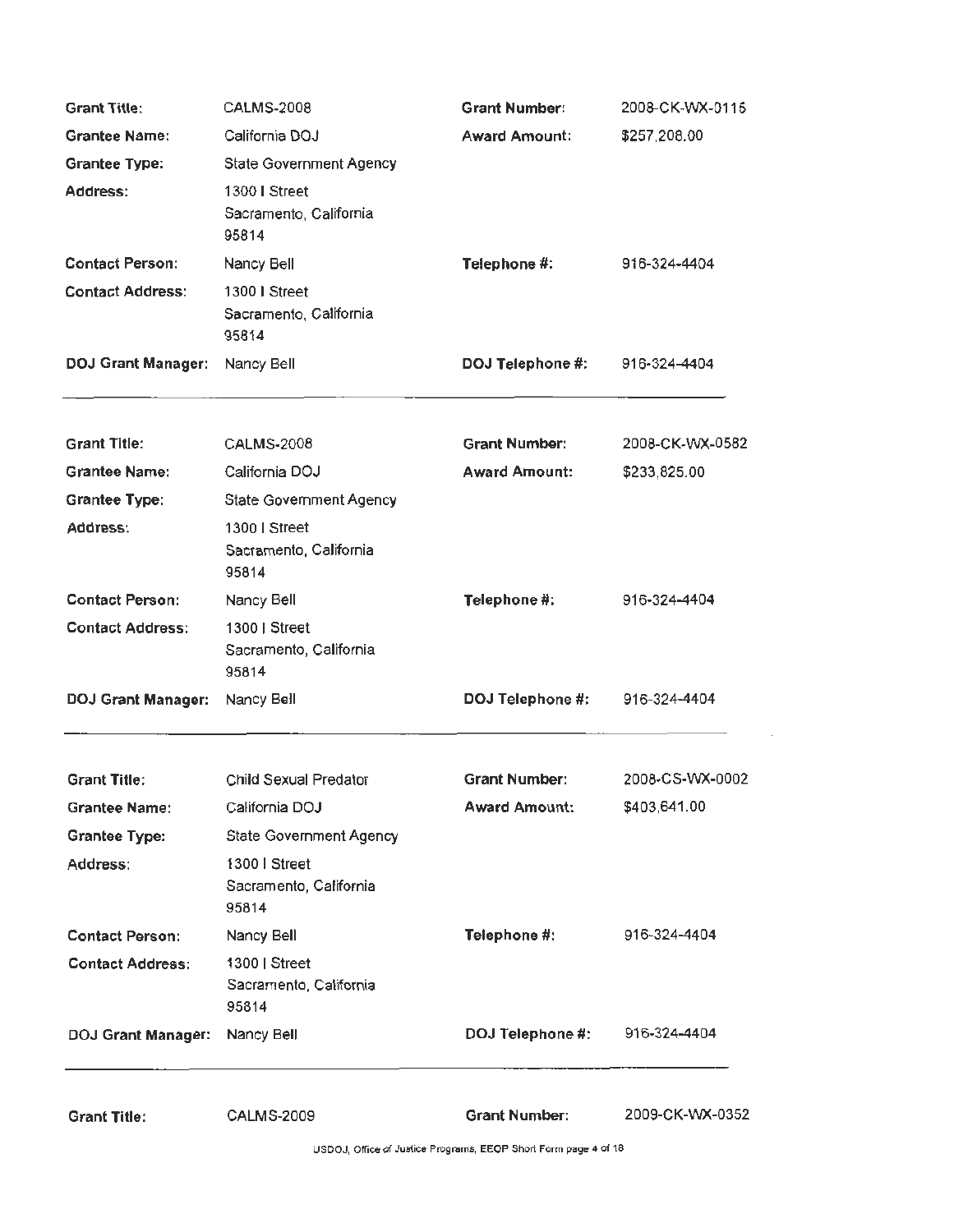| <b>Grantee Name:</b>      | California DOJ                                   | <b>Award Amount:</b> | \$150,000.00    |
|---------------------------|--------------------------------------------------|----------------------|-----------------|
| <b>Grantee Type:</b>      | State Government Agency                          |                      |                 |
| Address:                  | 1300   Street<br>Sacramento, California<br>95814 |                      |                 |
| <b>Contact Person:</b>    | Nancy Bell                                       | Telephone #:         | 916-324-4404    |
| <b>Contact Address:</b>   | 1300   Street<br>Sacramento, California<br>95814 |                      |                 |
| <b>DOJ Grant Manager:</b> | Nancy Bell                                       | DOJ Telephone #:     | 916-324-4404    |
| <b>Grant Title:</b>       | <b>GSET</b>                                      | <b>Grant Number:</b> | 2009-D1-BX-0123 |
| <b>Grantee Name:</b>      | California DOJ                                   | <b>Award Amount:</b> | \$200,000.00    |
| <b>Grantee Type:</b>      | State Government Agency                          |                      |                 |
| Address:                  | 1300   Street<br>Sacramento, California<br>95814 |                      |                 |
| <b>Contact Person:</b>    | Nancy Bell                                       | Telephone #:         | 916-324-4404    |
| <b>Contact Address:</b>   | 1300   Street<br>Sacramento, California<br>95814 |                      |                 |
| <b>DOJ Grant Manager:</b> | Nancy Bell                                       | DOJ Telephone #:     | 916-324-4404    |
| <b>Grant Title:</b>       | Missing Persons DNA II Backlog                   | <b>Grant Number:</b> | 2009-DN-BX-K032 |
| <b>Grantee Name:</b>      | California DOJ                                   | <b>Award Amount:</b> | \$395,975.00    |
| <b>Grantee Type:</b>      | State Government Agency                          |                      |                 |
| Address:                  | 1300   Street<br>Sacramento, California<br>95814 |                      |                 |
| <b>Contact Person:</b>    | Nancy Bell                                       | Telephone #:         | 916-324-4404    |
| <b>Contact Address:</b>   | 1300   Street<br>Sacramento, California<br>95814 |                      |                 |
| <b>DOJ Grant Manager:</b> | Nancy Bell                                       | DOJ Telephone #:     | 916-324-4404    |
| <b>Grant Title:</b>       | DNA Backlog Reduction IV 2009                    | <b>Grant Number:</b> | 2009-DN-BX-K067 |
| Grantee Name:             | California DOJ                                   | <b>Award Amount:</b> | \$2,237,690.00  |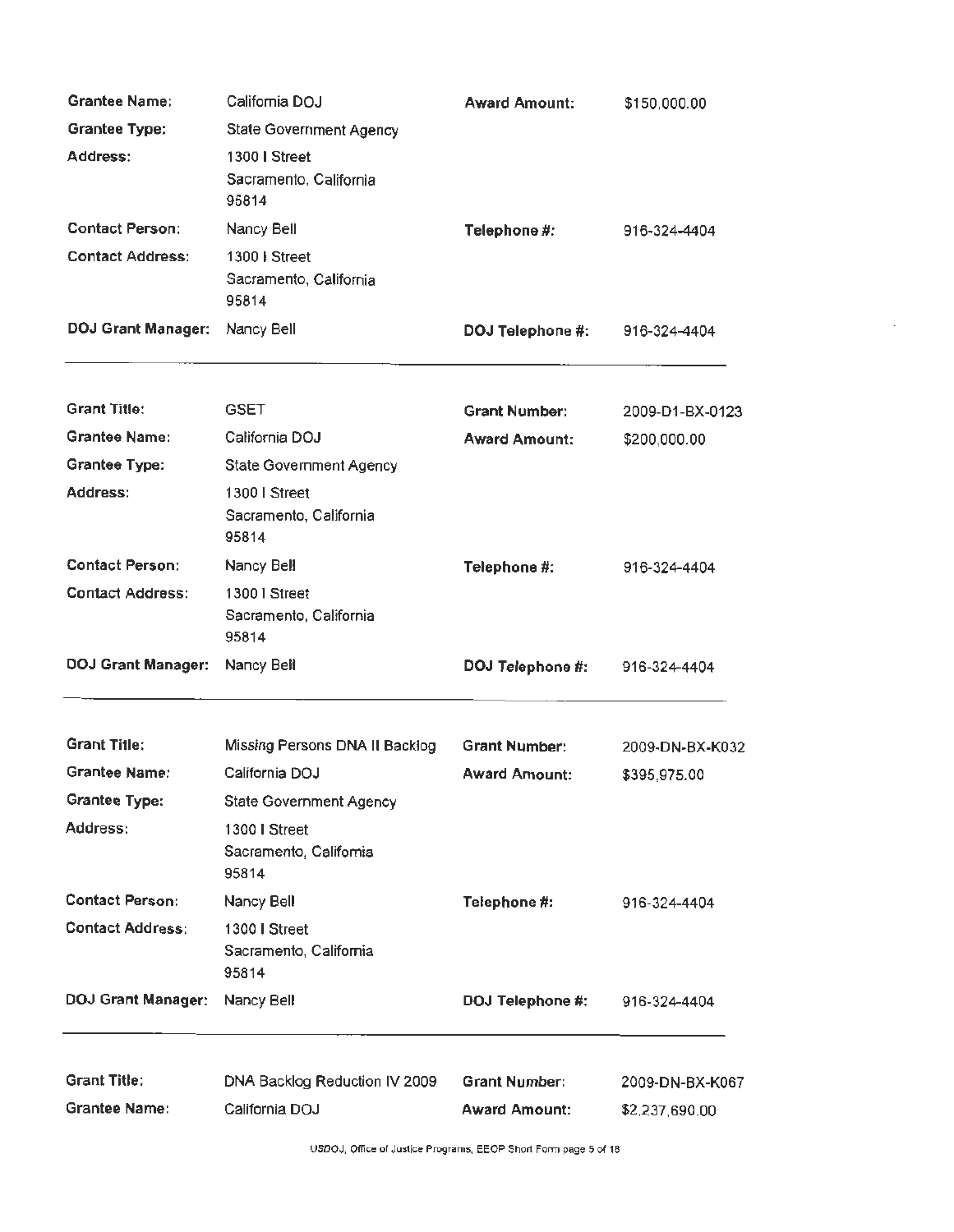| Address:<br>1300   Street<br>Sacramento, California<br>95814<br><b>Contact Person:</b><br>Telephone #:<br>916-324-4404<br>Nancy Bell<br>1300   Street<br><b>Contact Address:</b><br>Sacramento, California<br>95814<br><b>DOJ Grant Manager:</b><br>DOJ Telephone #:<br>Nancy Bell<br>916-324-4404<br><b>Grant Title:</b><br><b>Grant Number:</b><br>NCHIP (Yr 15)<br>2009-RU-BX-K003<br><b>Grantee Name:</b><br>California DOJ<br><b>Award Amount:</b><br>\$300,000.00<br><b>Grantee Type:</b><br>State Government Agency<br>Address:<br>1300   Street<br>Sacramento, Califomia<br>95814<br><b>Contact Person:</b><br>Telephone #:<br>916-324-4404<br>Nancy Bell<br><b>Contact Address:</b><br>1300   Street<br>Sacramento, California<br>95814<br>DOJ Telephone #:<br><b>DOJ Grant Manager:</b><br>Nancy Bell<br>916-324-4404<br><b>Grant Title:</b><br><b>Grant Number:</b><br>2010-RU-BX-K016<br><b>NCHIP (2010)</b><br>California DOJ<br><b>Award Amount:</b><br><b>Grantee Name:</b><br>\$105,128.00<br><b>Grantee Type:</b><br>State Government Agency<br>1300   Street<br>Address:<br>Sacramento, California<br>95814<br><b>Contact Person:</b><br>Telephone #:<br>916-324-4404<br>Nancy Bell<br><b>Contact Address:</b><br>1300   Street<br>Sacramento, Califomia<br>95814<br><b>DOJ Grant Manager:</b><br>DOJ Telephone #:<br>916-324-4404<br>Nancy Bell<br><b>Grant Number:</b><br>2011-MU-BX-K055<br><b>Grant Title:</b><br>NCHIP (Yr 17) 2011<br>California DOJ<br><b>Grantee Name:</b><br><b>Award Amount:</b><br>\$411,285.00<br><b>Grantee Type:</b><br><b>State Government Agency</b> | <b>Grantee Type:</b> | <b>State Government Agency</b> |  |
|--------------------------------------------------------------------------------------------------------------------------------------------------------------------------------------------------------------------------------------------------------------------------------------------------------------------------------------------------------------------------------------------------------------------------------------------------------------------------------------------------------------------------------------------------------------------------------------------------------------------------------------------------------------------------------------------------------------------------------------------------------------------------------------------------------------------------------------------------------------------------------------------------------------------------------------------------------------------------------------------------------------------------------------------------------------------------------------------------------------------------------------------------------------------------------------------------------------------------------------------------------------------------------------------------------------------------------------------------------------------------------------------------------------------------------------------------------------------------------------------------------------------------------------------------------------------------------------------------------|----------------------|--------------------------------|--|
|                                                                                                                                                                                                                                                                                                                                                                                                                                                                                                                                                                                                                                                                                                                                                                                                                                                                                                                                                                                                                                                                                                                                                                                                                                                                                                                                                                                                                                                                                                                                                                                                        |                      |                                |  |
|                                                                                                                                                                                                                                                                                                                                                                                                                                                                                                                                                                                                                                                                                                                                                                                                                                                                                                                                                                                                                                                                                                                                                                                                                                                                                                                                                                                                                                                                                                                                                                                                        |                      |                                |  |
|                                                                                                                                                                                                                                                                                                                                                                                                                                                                                                                                                                                                                                                                                                                                                                                                                                                                                                                                                                                                                                                                                                                                                                                                                                                                                                                                                                                                                                                                                                                                                                                                        |                      |                                |  |
|                                                                                                                                                                                                                                                                                                                                                                                                                                                                                                                                                                                                                                                                                                                                                                                                                                                                                                                                                                                                                                                                                                                                                                                                                                                                                                                                                                                                                                                                                                                                                                                                        |                      |                                |  |
|                                                                                                                                                                                                                                                                                                                                                                                                                                                                                                                                                                                                                                                                                                                                                                                                                                                                                                                                                                                                                                                                                                                                                                                                                                                                                                                                                                                                                                                                                                                                                                                                        |                      |                                |  |
|                                                                                                                                                                                                                                                                                                                                                                                                                                                                                                                                                                                                                                                                                                                                                                                                                                                                                                                                                                                                                                                                                                                                                                                                                                                                                                                                                                                                                                                                                                                                                                                                        |                      |                                |  |
|                                                                                                                                                                                                                                                                                                                                                                                                                                                                                                                                                                                                                                                                                                                                                                                                                                                                                                                                                                                                                                                                                                                                                                                                                                                                                                                                                                                                                                                                                                                                                                                                        |                      |                                |  |
|                                                                                                                                                                                                                                                                                                                                                                                                                                                                                                                                                                                                                                                                                                                                                                                                                                                                                                                                                                                                                                                                                                                                                                                                                                                                                                                                                                                                                                                                                                                                                                                                        |                      |                                |  |
|                                                                                                                                                                                                                                                                                                                                                                                                                                                                                                                                                                                                                                                                                                                                                                                                                                                                                                                                                                                                                                                                                                                                                                                                                                                                                                                                                                                                                                                                                                                                                                                                        |                      |                                |  |
|                                                                                                                                                                                                                                                                                                                                                                                                                                                                                                                                                                                                                                                                                                                                                                                                                                                                                                                                                                                                                                                                                                                                                                                                                                                                                                                                                                                                                                                                                                                                                                                                        |                      |                                |  |
|                                                                                                                                                                                                                                                                                                                                                                                                                                                                                                                                                                                                                                                                                                                                                                                                                                                                                                                                                                                                                                                                                                                                                                                                                                                                                                                                                                                                                                                                                                                                                                                                        |                      |                                |  |
|                                                                                                                                                                                                                                                                                                                                                                                                                                                                                                                                                                                                                                                                                                                                                                                                                                                                                                                                                                                                                                                                                                                                                                                                                                                                                                                                                                                                                                                                                                                                                                                                        |                      |                                |  |
|                                                                                                                                                                                                                                                                                                                                                                                                                                                                                                                                                                                                                                                                                                                                                                                                                                                                                                                                                                                                                                                                                                                                                                                                                                                                                                                                                                                                                                                                                                                                                                                                        |                      |                                |  |
|                                                                                                                                                                                                                                                                                                                                                                                                                                                                                                                                                                                                                                                                                                                                                                                                                                                                                                                                                                                                                                                                                                                                                                                                                                                                                                                                                                                                                                                                                                                                                                                                        |                      |                                |  |
|                                                                                                                                                                                                                                                                                                                                                                                                                                                                                                                                                                                                                                                                                                                                                                                                                                                                                                                                                                                                                                                                                                                                                                                                                                                                                                                                                                                                                                                                                                                                                                                                        |                      |                                |  |
|                                                                                                                                                                                                                                                                                                                                                                                                                                                                                                                                                                                                                                                                                                                                                                                                                                                                                                                                                                                                                                                                                                                                                                                                                                                                                                                                                                                                                                                                                                                                                                                                        |                      |                                |  |
|                                                                                                                                                                                                                                                                                                                                                                                                                                                                                                                                                                                                                                                                                                                                                                                                                                                                                                                                                                                                                                                                                                                                                                                                                                                                                                                                                                                                                                                                                                                                                                                                        |                      |                                |  |
|                                                                                                                                                                                                                                                                                                                                                                                                                                                                                                                                                                                                                                                                                                                                                                                                                                                                                                                                                                                                                                                                                                                                                                                                                                                                                                                                                                                                                                                                                                                                                                                                        |                      |                                |  |
|                                                                                                                                                                                                                                                                                                                                                                                                                                                                                                                                                                                                                                                                                                                                                                                                                                                                                                                                                                                                                                                                                                                                                                                                                                                                                                                                                                                                                                                                                                                                                                                                        |                      |                                |  |
|                                                                                                                                                                                                                                                                                                                                                                                                                                                                                                                                                                                                                                                                                                                                                                                                                                                                                                                                                                                                                                                                                                                                                                                                                                                                                                                                                                                                                                                                                                                                                                                                        |                      |                                |  |
|                                                                                                                                                                                                                                                                                                                                                                                                                                                                                                                                                                                                                                                                                                                                                                                                                                                                                                                                                                                                                                                                                                                                                                                                                                                                                                                                                                                                                                                                                                                                                                                                        |                      |                                |  |
|                                                                                                                                                                                                                                                                                                                                                                                                                                                                                                                                                                                                                                                                                                                                                                                                                                                                                                                                                                                                                                                                                                                                                                                                                                                                                                                                                                                                                                                                                                                                                                                                        |                      |                                |  |
|                                                                                                                                                                                                                                                                                                                                                                                                                                                                                                                                                                                                                                                                                                                                                                                                                                                                                                                                                                                                                                                                                                                                                                                                                                                                                                                                                                                                                                                                                                                                                                                                        |                      |                                |  |
|                                                                                                                                                                                                                                                                                                                                                                                                                                                                                                                                                                                                                                                                                                                                                                                                                                                                                                                                                                                                                                                                                                                                                                                                                                                                                                                                                                                                                                                                                                                                                                                                        |                      |                                |  |
|                                                                                                                                                                                                                                                                                                                                                                                                                                                                                                                                                                                                                                                                                                                                                                                                                                                                                                                                                                                                                                                                                                                                                                                                                                                                                                                                                                                                                                                                                                                                                                                                        |                      |                                |  |
|                                                                                                                                                                                                                                                                                                                                                                                                                                                                                                                                                                                                                                                                                                                                                                                                                                                                                                                                                                                                                                                                                                                                                                                                                                                                                                                                                                                                                                                                                                                                                                                                        |                      |                                |  |
|                                                                                                                                                                                                                                                                                                                                                                                                                                                                                                                                                                                                                                                                                                                                                                                                                                                                                                                                                                                                                                                                                                                                                                                                                                                                                                                                                                                                                                                                                                                                                                                                        |                      |                                |  |
|                                                                                                                                                                                                                                                                                                                                                                                                                                                                                                                                                                                                                                                                                                                                                                                                                                                                                                                                                                                                                                                                                                                                                                                                                                                                                                                                                                                                                                                                                                                                                                                                        |                      |                                |  |
|                                                                                                                                                                                                                                                                                                                                                                                                                                                                                                                                                                                                                                                                                                                                                                                                                                                                                                                                                                                                                                                                                                                                                                                                                                                                                                                                                                                                                                                                                                                                                                                                        |                      |                                |  |
|                                                                                                                                                                                                                                                                                                                                                                                                                                                                                                                                                                                                                                                                                                                                                                                                                                                                                                                                                                                                                                                                                                                                                                                                                                                                                                                                                                                                                                                                                                                                                                                                        |                      |                                |  |
|                                                                                                                                                                                                                                                                                                                                                                                                                                                                                                                                                                                                                                                                                                                                                                                                                                                                                                                                                                                                                                                                                                                                                                                                                                                                                                                                                                                                                                                                                                                                                                                                        |                      |                                |  |
|                                                                                                                                                                                                                                                                                                                                                                                                                                                                                                                                                                                                                                                                                                                                                                                                                                                                                                                                                                                                                                                                                                                                                                                                                                                                                                                                                                                                                                                                                                                                                                                                        |                      |                                |  |
|                                                                                                                                                                                                                                                                                                                                                                                                                                                                                                                                                                                                                                                                                                                                                                                                                                                                                                                                                                                                                                                                                                                                                                                                                                                                                                                                                                                                                                                                                                                                                                                                        |                      |                                |  |
|                                                                                                                                                                                                                                                                                                                                                                                                                                                                                                                                                                                                                                                                                                                                                                                                                                                                                                                                                                                                                                                                                                                                                                                                                                                                                                                                                                                                                                                                                                                                                                                                        |                      |                                |  |
|                                                                                                                                                                                                                                                                                                                                                                                                                                                                                                                                                                                                                                                                                                                                                                                                                                                                                                                                                                                                                                                                                                                                                                                                                                                                                                                                                                                                                                                                                                                                                                                                        |                      |                                |  |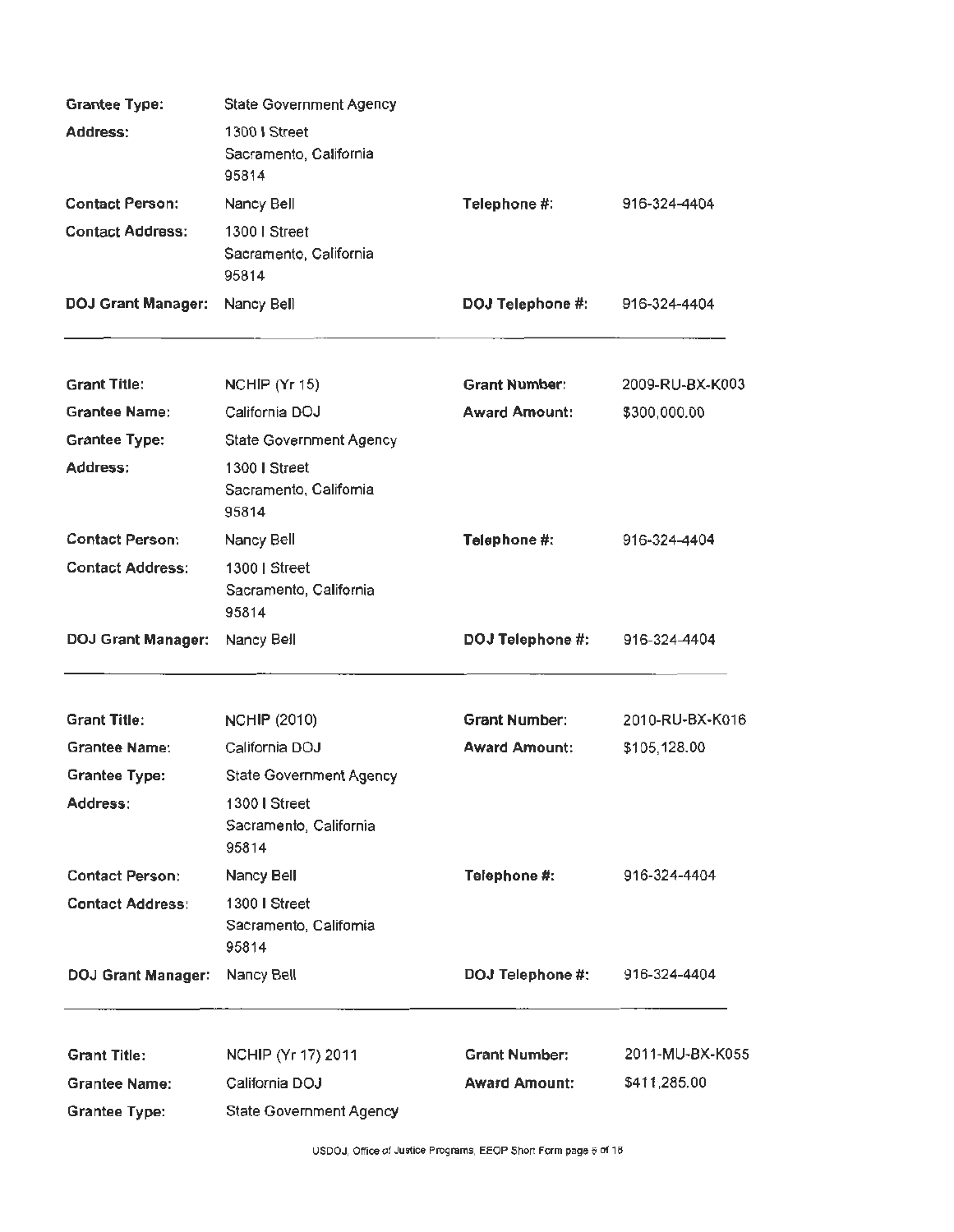| Address:                  | 1300   Street<br>Sacramento, California<br>95814 |                      |                 |
|---------------------------|--------------------------------------------------|----------------------|-----------------|
| <b>Contact Person:</b>    | Nancy Bell                                       | Telephone #:         | 916-324-4404    |
| <b>Contact Address:</b>   | 1300   Street<br>Sacramento, California<br>95814 |                      |                 |
| <b>DOJ Grant Manager:</b> | Nancy Bell                                       | DOJ Telephone #:     | 916-324-4404    |
| <b>Grant Title:</b>       | Combatting Mortgage Fraud                        | <b>Grant Number:</b> | 2009-SD-B9-0120 |
| <b>Grantee Name:</b>      | California DOJ                                   | <b>Award Amount:</b> | \$1,435,904.00  |
| <b>Grantee Type:</b>      | State Government Agency                          |                      |                 |
| Address:                  | 1300   Street<br>Sacramento, California<br>95814 |                      |                 |
| <b>Contact Person:</b>    | Nancy Bell                                       | Telephone #:         | 916-324-4404    |
| <b>Contact Address:</b>   | 1300   Street<br>Sacramento, California<br>95814 |                      |                 |
| <b>DOJ Grant Manager:</b> | Nancy Bell                                       | DOJ Telephone #:     | 916-324-4404    |
|                           |                                                  |                      |                 |
| <b>Grant Title:</b>       | CALMS-2010                                       | <b>Grant Number:</b> | 2010-CK-WX-0440 |
| <b>Grantee Name:</b>      | California DOJ                                   | <b>Award Amount:</b> | \$600,000.00    |
| <b>Grantee Type:</b>      | State Government Agency                          |                      |                 |
| Address:                  | 1300 I Street<br>Sacramento, California<br>95814 |                      |                 |
| <b>Contact Person:</b>    | Nancy Bell                                       | Telephone #:         | 916-324-4404    |
| <b>Contact Address:</b>   | 1300   Street<br>Sacramento, California<br>95814 |                      |                 |
| <b>DOJ Grant Manager:</b> | Nancy Bell                                       | DOJ Telephone #:     | 916-324-4404    |
| <b>Grant Title:</b>       | <b>CALMS-2010</b>                                | <b>Grant Number:</b> | 2010-CK-WX-0441 |
| <b>Grantee Name:</b>      | California DOJ                                   | <b>Award Amount:</b> | \$250,000.00    |
| <b>Grantee Type:</b>      | State Government Agency                          |                      |                 |
| Address:                  | 1300   Street                                    |                      |                 |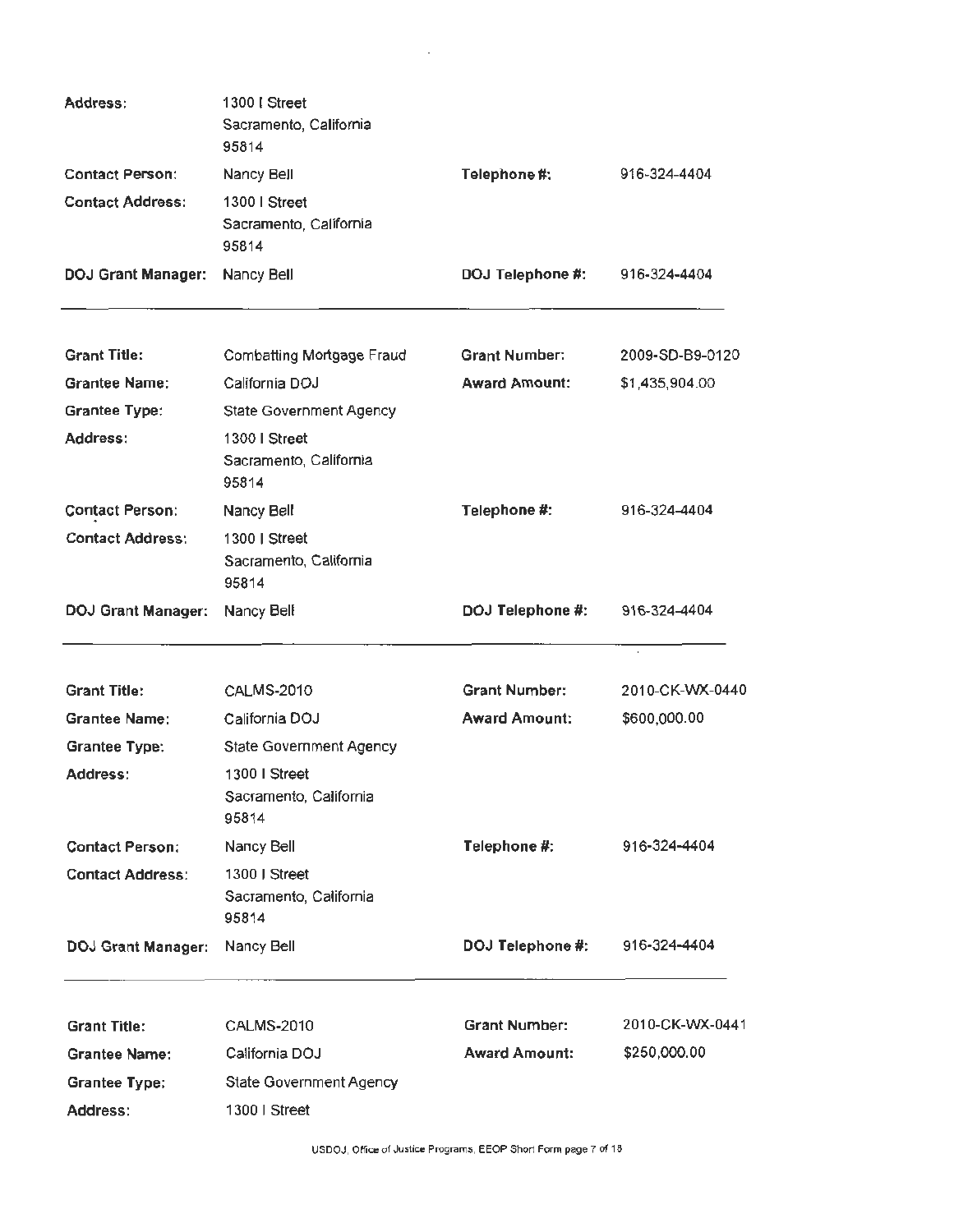|                           | Sacramento, California<br>95814                  |                      |                 |
|---------------------------|--------------------------------------------------|----------------------|-----------------|
| <b>Contact Person:</b>    | Nancy Bell                                       | Telephone #:         | 916-324-4404    |
| <b>Contact Address:</b>   | 1300   Street<br>Sacramento, California<br>95814 |                      |                 |
| <b>DOJ Grant Manager:</b> | Nancy Bell                                       | DOJ Telephone #:     | 916-324-4404    |
| <b>Grant Title:</b>       | <b>CALMS-2010</b>                                | <b>Grant Number:</b> | 2010-CK-WX-0442 |
| <b>Grantee Name:</b>      | California DOJ                                   | <b>Award Amount:</b> | \$500,000.00    |
| <b>Grantee Type:</b>      | <b>State Government Agency</b>                   |                      |                 |
| Address:                  | 1300   Street<br>Sacramento, California<br>95814 |                      |                 |
| <b>Contact Person:</b>    | Nancy Bell                                       | Telephone #:         | 916-324-4404    |
| <b>Contact Address:</b>   | 1300   Street<br>Sacramento, California<br>95814 |                      |                 |
| DOJ Grant Manager:        | Nancy Bell                                       | DOJ Telephone #:     | 916-324-4404    |
| <b>Grant Title:</b>       | 2010 COPS Technology                             | <b>Grant Number:</b> | 2010-CK-WX-0468 |
| <b>Grantee Name:</b>      | California DOJ                                   | <b>Award Amount:</b> | \$100,000.00    |
| <b>Grantee Type:</b>      | State Government Agency                          |                      |                 |
| Address:                  | 1300   Street<br>Sacramento, California<br>95814 |                      |                 |
| <b>Contact Person:</b>    | Nancy Bell                                       | Telephone #:         | 916-324-4404    |
| <b>Contact Address:</b>   | 1300   Street<br>Sacramento, California<br>95814 |                      |                 |
| <b>DOJ Grant Manager:</b> | Nancy Bell                                       | DOJ Telephone #:     | 916-324-4404    |
| <b>Grant Title:</b>       | <b>GSEP-Riverside</b>                            | <b>Grant Number:</b> | 2010-DD-BX-0500 |
| <b>Grantee Name:</b>      | California DOJ                                   | <b>Award Amount:</b> | \$250,000.00    |
| <b>Grantee Type:</b>      | State Government Agency                          |                      |                 |
| Address:                  | 1300 I Street<br>Sacramento, California          |                      |                 |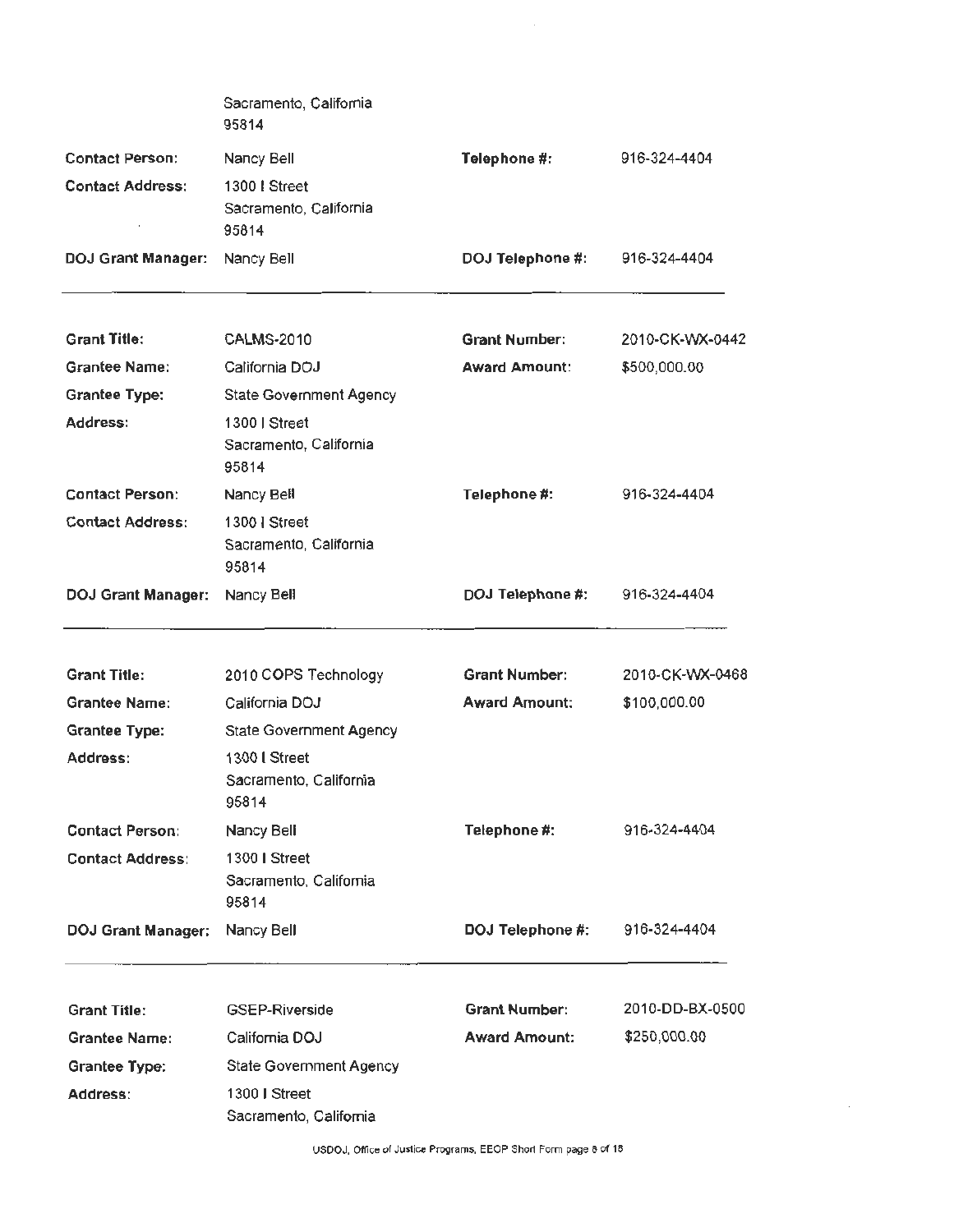|                           | 95814                                            |                      |                 |
|---------------------------|--------------------------------------------------|----------------------|-----------------|
| <b>Contact Person:</b>    | Nancy Bell                                       | Telephone #:         | 916-324-4404    |
| <b>Contact Address:</b>   | 1300   Street<br>Sacramento, California<br>95814 |                      |                 |
| <b>DOJ Grant Manager:</b> | Nancy Bell                                       | DOJ Telephone #:     | 916-324-4404    |
| <b>Grant Title:</b>       | GSEP-2010                                        | <b>Grant Number:</b> | 2010-DD-BX-0615 |
| <b>Grantee Name:</b>      | California DOJ                                   | <b>Award Amount:</b> | \$500,000.00    |
| <b>Grantee Type:</b>      | <b>State Government Agency</b>                   |                      |                 |
| Address:                  | 1300   Street<br>Sacramento, California<br>95814 |                      |                 |
| <b>Contact Person:</b>    | Nancy Bell                                       | Telephone #:         | 916-324-4404    |
| <b>Contact Address:</b>   | 1300   Street<br>Sacramento, California<br>95814 |                      |                 |
| <b>DOJ Grant Manager:</b> | Nancy Bell                                       | DOJ Telephone #:     | 916-324-4404    |
| <b>Grant Title:</b>       | GSEP-Merced                                      | <b>Grant Number:</b> | 2010-DD-BX-0616 |
| <b>Grantee Name:</b>      | California DOJ                                   | <b>Award Amount:</b> | \$100,000.00    |
| <b>Grantee Type:</b>      | State Government Agency                          |                      |                 |
| Address:                  | 1300   Street<br>Sacramento, California<br>95814 |                      |                 |
| <b>Contact Person:</b>    | Nancy Bell                                       | Telephone #:         | 916-324-4404    |
| <b>Contact Address:</b>   | 1300   Street<br>Sacramento, California<br>95814 |                      |                 |
| <b>DOJ Grant Manager:</b> | Nancy Bell                                       | DOJ Telephone #:     | 916-324-4404    |
| <b>Grant Title:</b>       | 2010 DNA Backlog Reduction                       | <b>Grant Number:</b> | 2010-DN-BX-K050 |
| <b>Grantee Name:</b>      | California DOJ                                   | <b>Award Amount:</b> | \$1,937,262.00  |
| <b>Grantee Type:</b>      | State Government Agency                          |                      |                 |
| Address:                  | 1300   Street<br>Sacramento, California<br>95814 |                      |                 |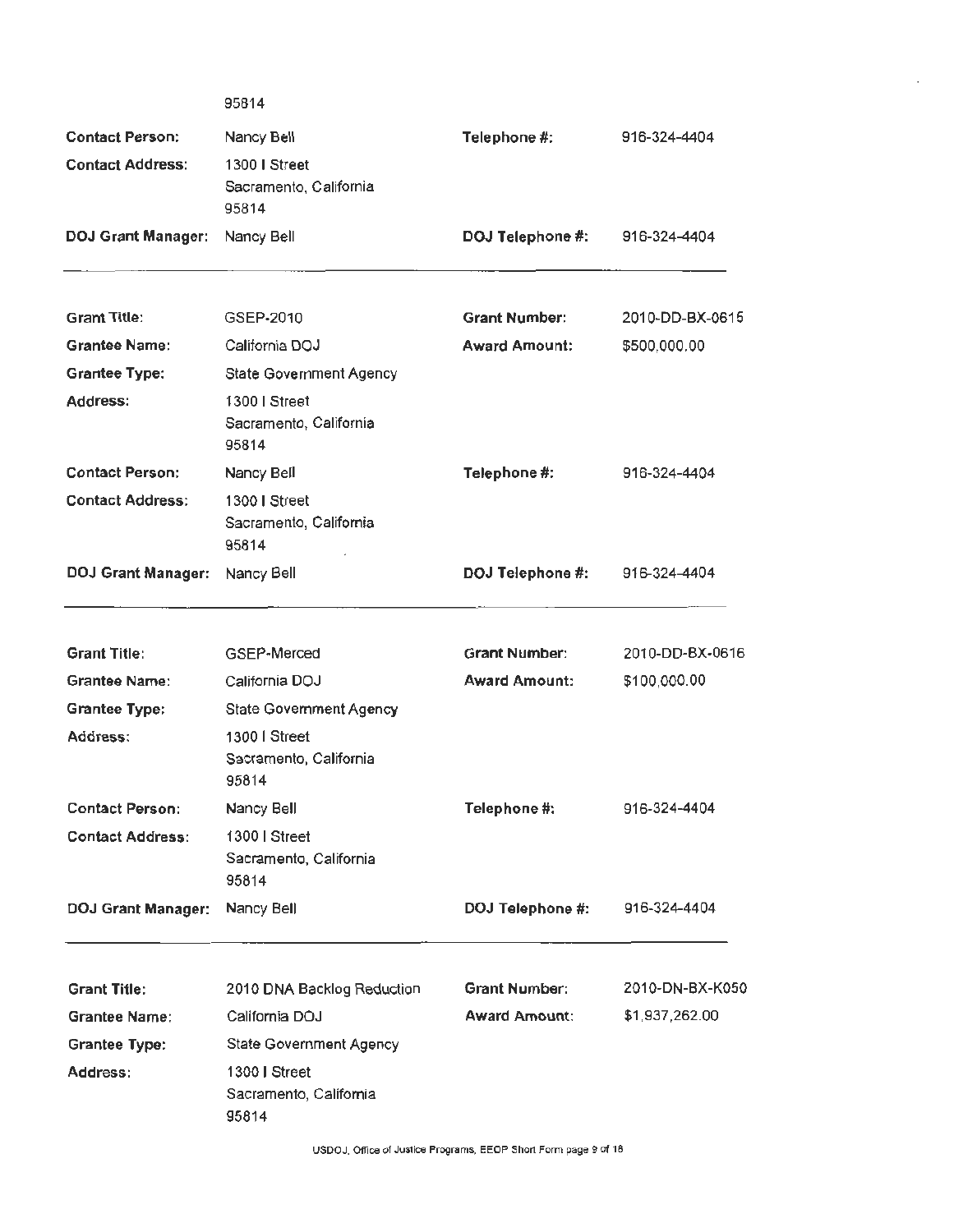| <b>Contact Person:</b>    | Nancy Bell                                       | Telephone #:         | 916-324-4404    |  |  |
|---------------------------|--------------------------------------------------|----------------------|-----------------|--|--|
| <b>Contact Address:</b>   | 1300   Street<br>Sacramento, California<br>95814 |                      |                 |  |  |
| <b>DOJ Grant Manager:</b> | Nancy Bell                                       | DOJ Telephone #:     | 916-324-4404    |  |  |
| <b>Grant Title:</b>       | 2011 DNA Backlog Reduction                       | <b>Grant Number:</b> | 2011-DN-BX-K466 |  |  |
| <b>Grantee Name:</b>      | California DOJ                                   | <b>Award Amount:</b> | \$4,128,355.00  |  |  |
| <b>Grantee Type:</b>      | State Government Agency                          |                      |                 |  |  |
| Address:                  | 1300   Street<br>Sacramento, California<br>95814 |                      |                 |  |  |
| <b>Contact Person:</b>    | Nancy Bell                                       | Telephone #:         | 916-324-4404    |  |  |
| <b>Contact Address:</b>   | 1300   Street<br>Sacramento, California<br>95814 |                      |                 |  |  |
| <b>DOJ Grant Manager:</b> | Nancy Bell                                       | DOJ Telephone #:     | 916-324-4404    |  |  |
|                           |                                                  |                      |                 |  |  |
| <b>Grant Title:</b>       | <b>Convicted Offender</b>                        | <b>Grant Number:</b> | 2010-DN-BX-K023 |  |  |
| <b>Grantee Name:</b>      | California DOJ                                   | <b>Award Amount:</b> | \$473,967.00    |  |  |
| <b>Grantee Type:</b>      | <b>State Government Agency</b>                   |                      |                 |  |  |
| Address:                  | 1300   Street<br>Sacramento, California<br>95814 |                      |                 |  |  |
| <b>Contact Person:</b>    | Nancy Bell                                       | Telephone #:         | 916-324-4404    |  |  |
| <b>Contact Address:</b>   | 1300   Street<br>Sacramento, California<br>95814 |                      |                 |  |  |
| <b>DOJ Grant Manager:</b> | Nancy Bell                                       | DOJ Telephone #:     | 916-324-4404    |  |  |
| <b>Grant Title:</b>       | PDMP Outreach                                    | <b>Grant Number:</b> | 2010-PM-BX-0009 |  |  |
| <b>Grantee Name:</b>      | California DOJ                                   | <b>Award Amount:</b> | \$400,000.00    |  |  |
| <b>Grantee Type:</b>      | State Government Agency                          |                      |                 |  |  |
| Address:                  | 1300   Street<br>Sacramento, California<br>95814 |                      |                 |  |  |
| <b>Contact Person:</b>    | Nancy Bell                                       | Telephone #:         | 916-324-4404    |  |  |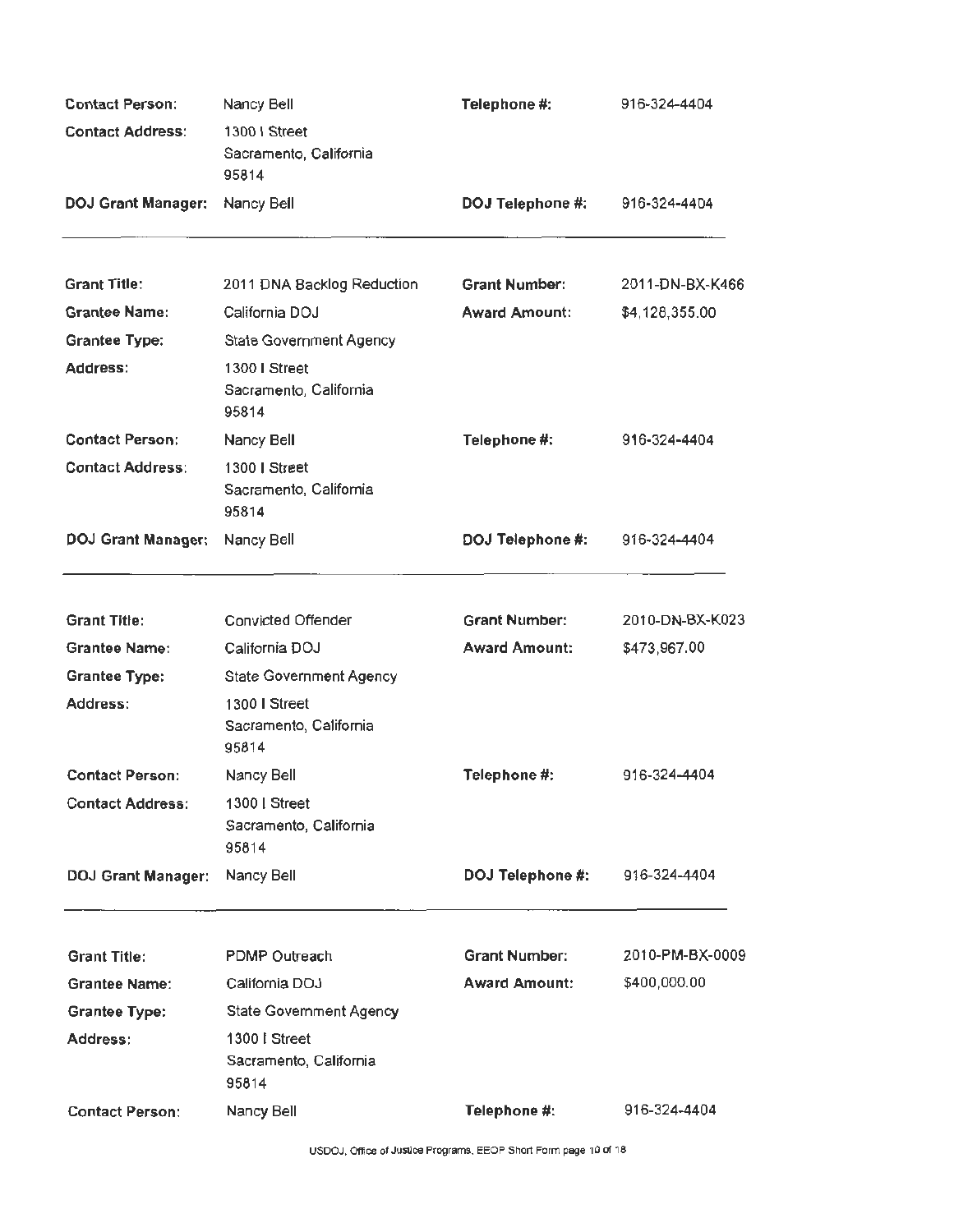| <b>Contact Address:</b>   | 1300 I Street<br>Sacramento, California<br>95814 |                      |                 |
|---------------------------|--------------------------------------------------|----------------------|-----------------|
| <b>DOJ Grant Manager:</b> | Nancy Bell                                       | DOJ Telephone #:     | 916-324-4404    |
| <b>Grant Title:</b>       | Firearms and Toolmark Examiner<br>Academy        | <b>Grant Number:</b> | 2011-DN-BX-K565 |
| <b>Grantee Name:</b>      | California DOJ                                   | <b>Award Amount:</b> | \$404,226.00    |
| <b>Grantee Type:</b>      | State Government Agency                          |                      |                 |
| Address:                  | 1300 I Street<br>Sacramento, California<br>95814 |                      |                 |
| <b>Contact Person:</b>    | Nancy Bell                                       | Telephone #:         | 916-324-4404    |
| <b>Contact Address:</b>   | 1300   Street<br>Sacramento, California<br>95814 |                      |                 |
| <b>DOJ Grant Manager:</b> | Nancy Bell                                       | DOJ Telephone #:     | 916-324-4404    |

# Policy Statement:

The Department of Justice (Department) actively and affirmatively pursues a course of equal employment opportunity by building and maintaining a workforce with high standards and expectations for excellence, and which accurately reflects the diversity of the state and the public it serves. State and federal laws require a commitment to equal employment opportunity and a workplace that is free from any form of unlawful discrimination, including harassment and retaliation. Accordingly, the following policies and procedures govern our Department.

" The Equal Employment Rights & Resolution Office (EER&R) has statewide responsiblity for administering the Department's Equal Employment Opportunity (EEO) Program, including reviewing employment policies, monitoring the selection process, recommending changes, and providing advice to executive staff, managers, and supervisors on important and sensitive issues which may have equal employment opportunity considerations.

\* Unlawful discrimination or harassment, whether intentional or unintentional, is a violation of the civil rights of California citizens. The Department has a "Zero Tolerance" policy for all such behavior.

\* Department hiring and promotional practices, without exception, shall ensure equal employment opportunity. This commitment is achieved through policies and practices of recruitment designed to broaden the pool of potential applicants. The Department's division chiefs, directors, hiring managers, and supervisors are directly responsible for implementing the Department's EEO Program. Moreover, hiring managers and supervisors are responsible for maintaining work environments free from any form of unlawful discrimination, including harassment and retaliation.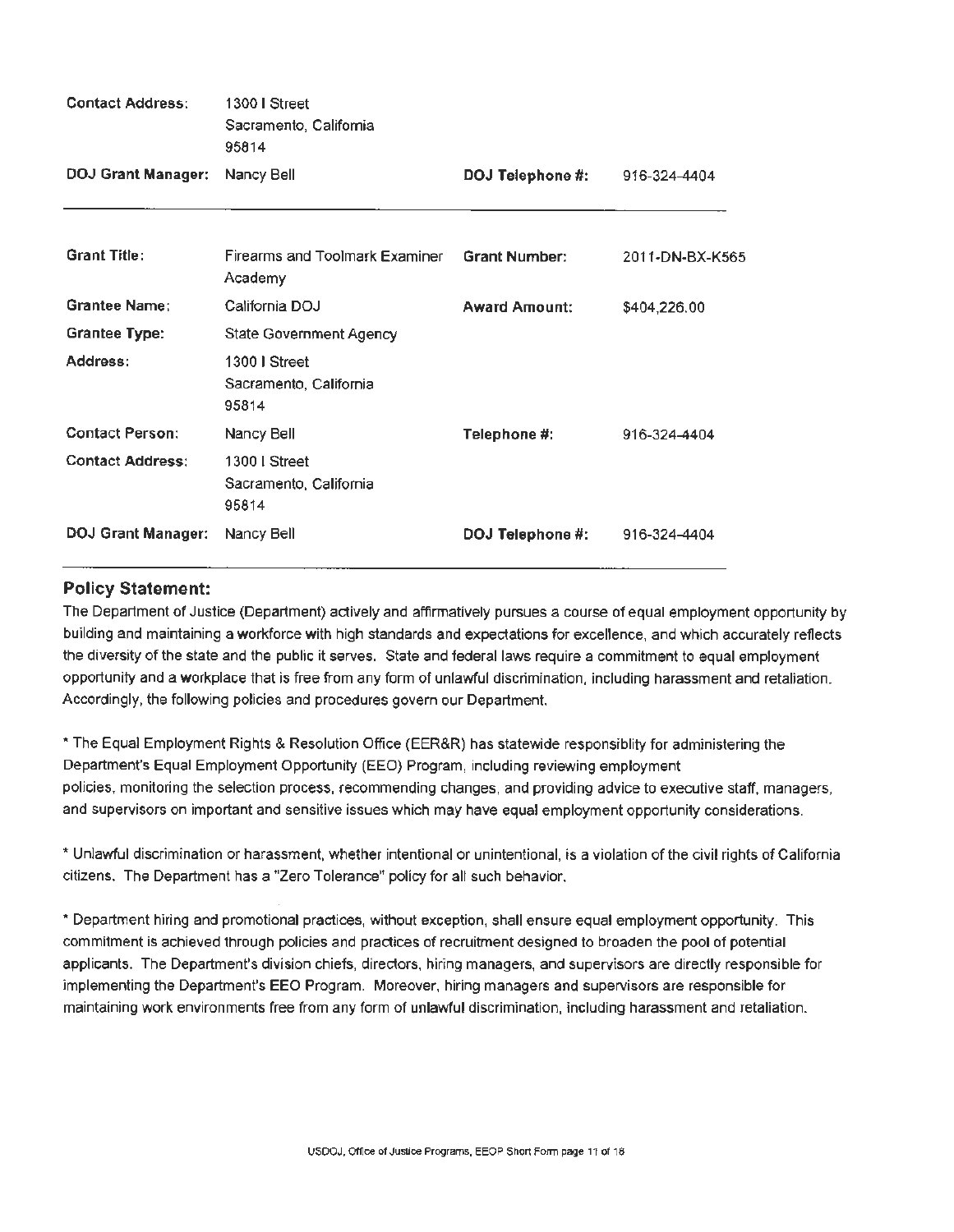# Step 4b: Narrative Underutilization Analysis

A review of departmental underutilizations with standard deviations greater than two (See Significant Underutilization Chart) indicates that there are eleven significant underutilizations in the Department. It is important to note that eight of the underutilizations are male, which is not surprising since the overall gender composition of the Department has historically remained at approximately 60% female. In recent years however, the Department has experienced an increase in male job applicants as well as an increase in male hiring, especially in our legal divisions.

Following a review of all underutilizations, the Department has identified several areas requiring additional examination:

\* Professionals- Asian Males are under-represented in this job classification group and show an underutilization rate of -3%.

\*Technicians- Hispanic Males are an under-represented group in the Technical group (-4%).

\*Protective Services (Sworn)- The Department has a significant underutilization of Black male (-7%) and Black female sworn officers (-3%).

\*Administrative Support- Hispanic Males are under-represented in the Administrative job classifications (-6%).

It is important to note that due to severe budget limitations in recent years the Department has experienced a dramatic reduction in hiring opportunities and has experienced layoffs and reassignments which have resulted in the loss of several hundred positions. In addition, when hiring opportunities are available, it is sometimes necessary to limit our candidate pool to displaced employees from other state agencies, which places limitations on our efforts to address areas of underutilization. In spite of these limitations, the Department is committed to addressing all areas of underutilization.

# Step 5 & 6: Objectives and Steps

#### 1. Review the Professional job classifications to determine the reason for the underutilization of Asian Males

a. The underutilization of Asian Males in the Professional job classification group is a new development for the Department. Upon first examination, the Professional group is comprised of four major types of occupations: legal, analytical, data management. and accounting/budgets. The total number of employees in these classifications is approximately one thousand eight hundred, of which over one thousand are attorneys. We will examine each of these groups in an effort to determine the reason for this underutilization.

b. It should be noted that when conducting a preliminary review of the Professional job classifications, it is apparent there are a large number of Asian Females in these job classifications, which may indicate a gender related issue. To determine what can be done about this underutilization. the Department will conduct a thorough examination of this classification group.

c. The EER&R Office will assign a member of its office to work with the Department's Testing and Selection Office to review examination results to determine if there are any barriers to entry in any of the classications in this group. This can be done through the evaluation of open and promotional exam applications and analysis of the success rate for Asian Males.

d. If it is determined that the Department has an insufficient number of applications in specific classifications, the Department will determine appropriate recruitment measures to rectify the problem.

#### 2. Review Technical classifications to determine possible reasons for the underutllization of Hispanic Males.

a. The primary occupational groups contained in the Technical group are: information systems technicians. criminal intelligence technicians, and criminal identification technicians. This group comprises nearly six hundred employees, of which approximately sixty percent are female.

b. The underutilization of Hispanic Males in the Technical job classications first came to the attention of the Department approximately one year ago while conducting our own internal evaluations. The Technical group is approximately 60% female which is consistent with the overall gender representation of the Department; however,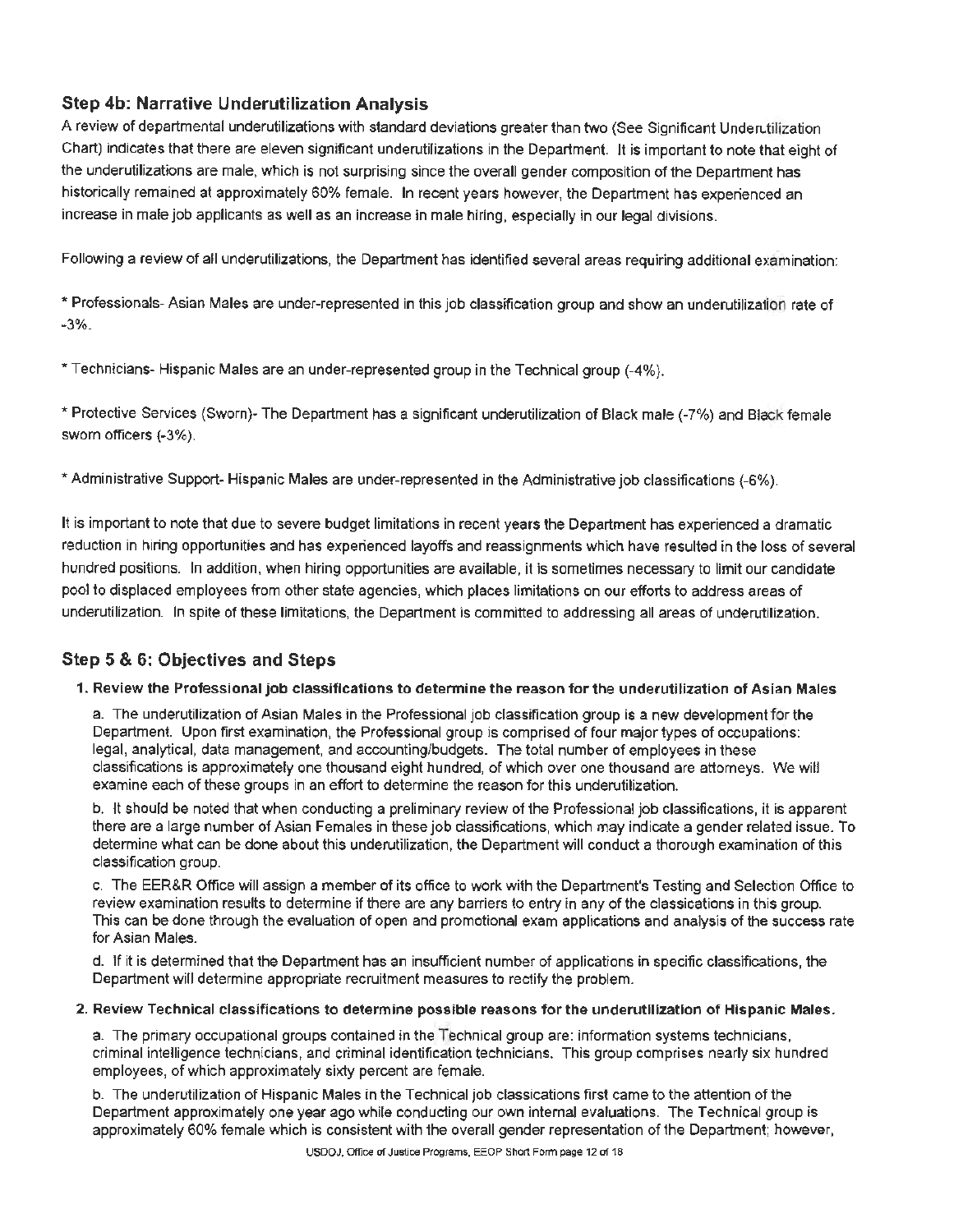an ongoing review of testing and application rates to determine the reason for this underutilization. when specifically examining the Hispanic representation in this group it is noteable that the representation of Hispanic Females is 75% and Hispanic Males 25% of total Hispanic representation. We are conducting

and open to any individuals who meet the posted minimum requirements. A review of the composition of the persons c. In an effort to provide open access to all potential candidates in the Technical job group the Department currently participates in nearly twenty statewide open examinations for positions in this group. These examinations are on-line who have taken these examinations is ongoing as a cooperative effort between the Department's Testing and Selection Unit and the EER&R Office.

#### 3. Evaluate the reason for the underutilizations of Male and Female Black sworn officers.

department for several years. The Department has put in place a procedure to review the application and testing a. The issue of underutilization of Black sworn officers, male and female, is an issue that has been known to the procedures for incoming officers to determine if there are possible barriers to entry. However, the Department has not been able to evaluate its hiring and selection procedures for two reasons: 1) The last examination for entry level sworn officers was conducted in 2010 and all Black applicants passed all levels of testing and were placed on the available list. Unfortunately, due to budget reductions, no individuals were appointed from that list. 2) Since that time, layoffs and demotions have taken place due to budget reductions, which has resulted in no hiring of entry level officers in several years. Currently, the Department does not have plans to conduct a new examination until budgets stabilize.

while employed by the Department. We will continue to monitor the number of departing Black sworn officers. b. The EER&R Office has conducted exit interviews with departing and retiring Black sworn officers in an effort to gather feedback on their reasons for leaving the Department. These interviews have revealed a generally positive impression of the Department and in most cases an appreciation for the training and opportunities received

#### 4. Identify the reason for the underutilization for Hispanic Males in the Administrative Support group.

a. The Administrative Support Classifications contain a total of twelve hundred and thirty four employees of which 86% are female. The major classification groups contained in Administrative Support are: legal secretaries, office technicians and assistants, and program technicians. All three of these classifications are predominantly female. It should also be noted that although Hispanic Males are underutilized by -6%, Hispanic Females show a +6% representation. A full examination of the Bottom Line Hiring Data for these classifications will be conducted by the EER&R Office in cooperation with the Department's Testing and Selection Unit to determine if the Department is receiving sufficient applications from Hispanic Males and whether there is any indication of disparate impact in the testing process.

#### Step 7a: Internal Dissemination

The Department of Justice's Equal Employment Rights and Resolution Office Director will, upon the review and approval of the EEO Plan, implement the following:

• Post the EEO Plan on the Department's Intranet web site, so that it is available for review by all employees.

• Disseminate the approved EEO Plan to all Department division chiefs. The Department division chiefs will inform divisional staff of the EEO Plan, advising them that the EEO Plan is also available for their review on the Departmental Intranet web site.

• Convey EER&R Program policies to division chiefs who will ensure manager and supervisor implementation.

\*Convey manager/supervisor responsiblities in preventing discrimination and ensure compliance with new policy requirements regarding compliance reporting and mandatory training.

• Report to the Attorney General and managers/supervisors implementation of program via statistics to identify potential barriers in examination, selection, and during employment.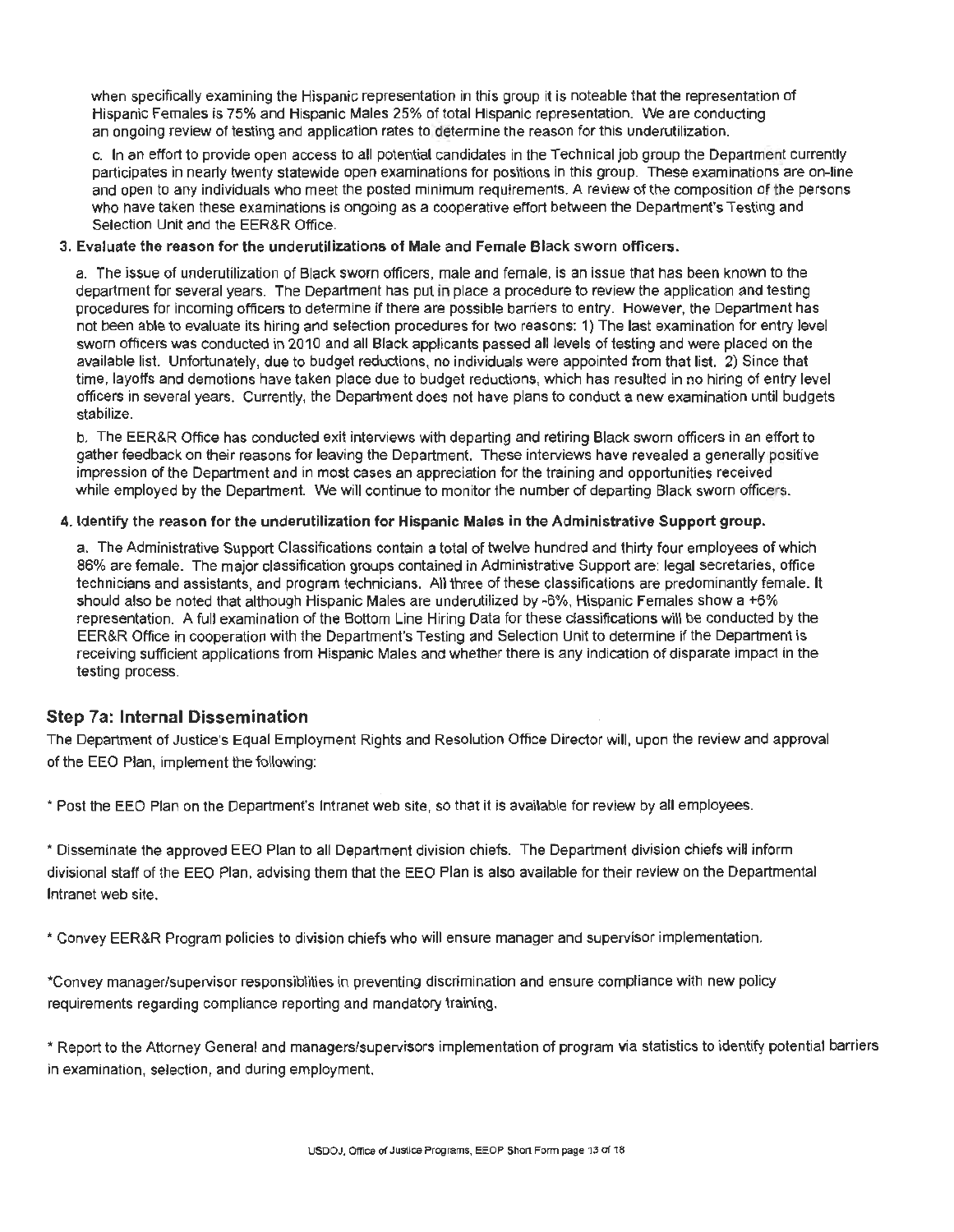# **Step 7b: External Dissemination**

 $\mathcal{L}$ 

 $\sim$ 

A complete copy of the Department's EEO Plan (Plan) will be made available to all persons outside the Department. This will be accomplished by posting the Plan on the Department's public web site at www.ag.ca.gov. The Plan will pe located in the Civil Rights section of the California Attorney General's web site which contains the Department' s employment policy information.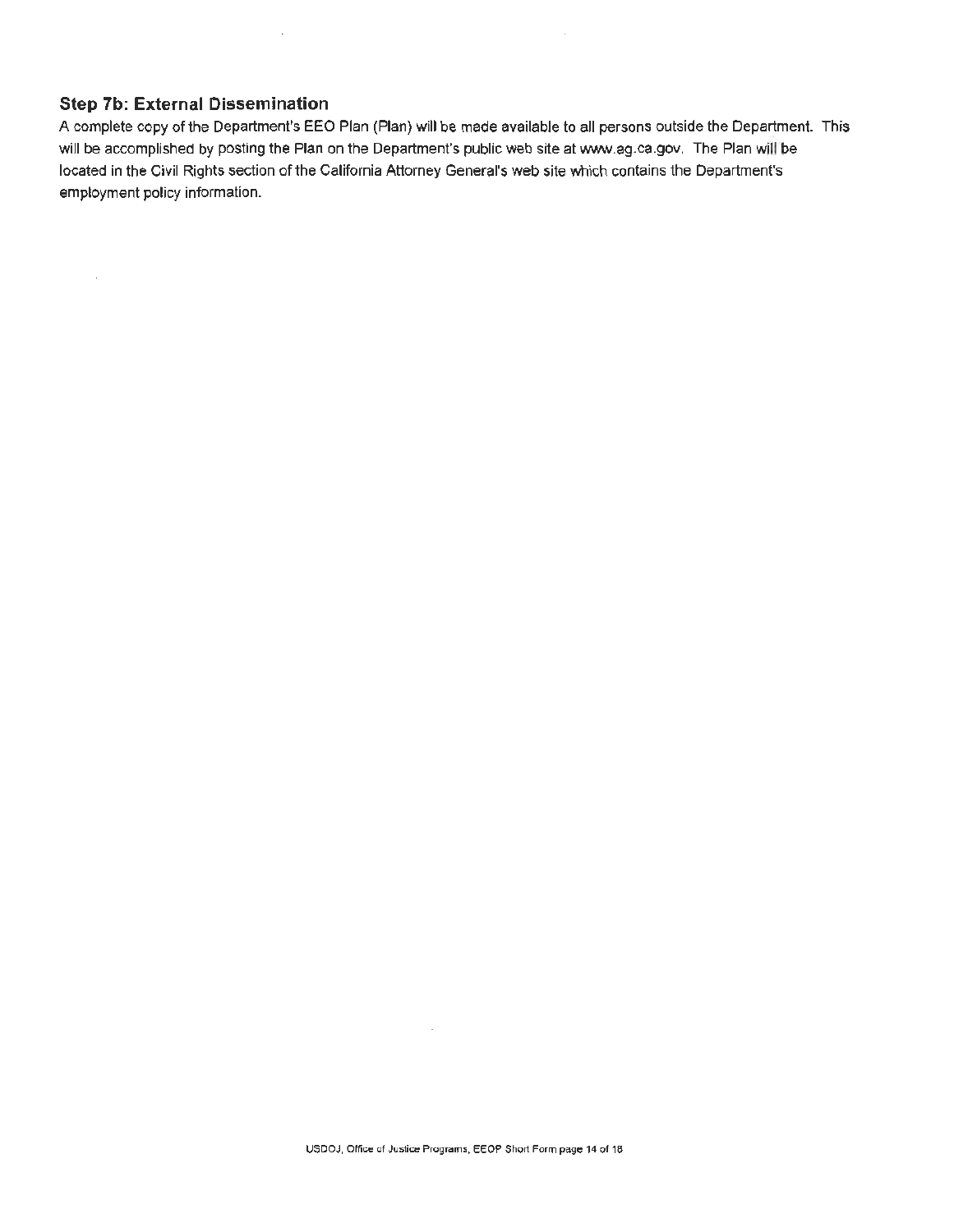# Utilization Analysis Chart Relevant Labor Market: California

|                                    |                   |                       |                                 | Male                                      |                |                                                       |                         |                           |                       |                                 | Female                                    |                |                                                       |                         |
|------------------------------------|-------------------|-----------------------|---------------------------------|-------------------------------------------|----------------|-------------------------------------------------------|-------------------------|---------------------------|-----------------------|---------------------------------|-------------------------------------------|----------------|-------------------------------------------------------|-------------------------|
| <b>Job Categories</b>              | White             | Hispanic or<br>Latino | Black or<br>African<br>American | American<br>Indian or<br>Alaska<br>Native | Asian          | Native<br>Hawaiian<br>or Other<br>Pacific<br>Islander | Two or<br>More<br>Races | White                     | Hispanic or<br>Latino | Black or<br>African<br>American | American<br>Indian or<br>Alaska<br>Native | Asian          | Native<br>Hawaiian<br>or Other<br>Pacific<br>Islander | Two or<br>More<br>Races |
| Officials/Administrators           |                   |                       |                                 |                                           |                |                                                       |                         |                           |                       |                                 |                                           |                |                                                       |                         |
| Workforce #/%                      | 28/37%            | 4/5%                  | 4/5%                            | 1/1%                                      | 2/3%           | 0/0%                                                  | 1/1%                    | 27/36%                    | 5/7%                  | 1/1%                            | 0/0%                                      | 2/3%           | 0/0%                                                  | 0/0%                    |
| CLS #/%                            | 968,410/42<br>%   | 189,795/8<br>%        | 48,075/2%                       | 5.245/0%                                  | 155,370/7<br>% | 2.950/0%                                              |                         | 23.215/1% 589.775/26<br>% | 139,040/6<br>%        | 51,985/2%                       | 4,550/0%                                  | 101,075/4<br>% | 2.425/0%                                              | 13.540/1%               |
| Utilization #/%                    | $-5%$             | $-3%$                 | 3%                              | 1%                                        | $-4%$          | $-0%$                                                 | 0%                      | 10%                       | $1\%$                 | $-1\%$                          | $-0%$                                     | -2%            | $-0\%$                                                | $-1\%$                  |
| <b>Professionals</b>               |                   |                       |                                 |                                           |                |                                                       |                         |                           |                       |                                 |                                           |                |                                                       |                         |
| Workforce #/%                      | 552/30%           | 79/4%                 | 34/2%                           | 3/0%                                      | 104/6%         | 4/0%                                                  | 17/1%                   | 665/36%                   | 131/7%                | 65/4%                           | 0/0%                                      | 152/8%         | 3/0%                                                  | 17/1%                   |
| CLS #/%                            | 1,030,045/<br>34% | 148,090/5<br>%        | 63,930/2%                       | 5,290/0%                                  | 255,440/8<br>% | 2,585/0%                                              | 24,420/1%               | 988,015/32<br>%           | 183,810/6<br>%        | 91.605/3%                       | 6,805/0%                                  | 223,490/7<br>% | 2,830/0%                                              | 21,340/1%               |
| Utilization #/%                    | -4%               | $-1\%$                | $-0\%$                          | $-0\%$                                    | $-3%$          | 0%                                                    | 0%                      | 4%                        | 1%                    | 1%                              | $-0%$                                     | 1%             | 0%                                                    | 0%                      |
| Technicians                        |                   |                       |                                 |                                           |                |                                                       |                         |                           |                       |                                 |                                           |                |                                                       |                         |
| Workforce #/%                      | 115/20%           | 27/5%                 | 28/5%                           | 0/0%                                      | 65/11%         | 1/0%                                                  | 6/1%                    | 139/24%                   | 75/13%                | 50/9%                           | 2/0%                                      | 58/10%         | 2/0%                                                  | 4/1%                    |
| CLS #/%                            | 83,445/27<br>%    | 28,670/9%             | 9,360/3%                        | 640/0%                                    | 29,165/9%      | 570/0%                                                | 3,000/1%                | 82,695/27<br>%            | 27.125/9%             | 14,190/5%                       | 1.085/0%                                  | 28,255/9%      | 585/0%                                                | 3,070/1%                |
| Utilization #/%                    | $-7%$             | $-4%$                 | 2%                              | $-0\%$                                    | 2%             | $-0%$                                                 | $0\%$                   | $-2%$                     | 4%                    | 4%                              | 0%                                        | 1%             | $0\%$                                                 | -0%                     |
| <b>Protective Services: Swom</b>   |                   |                       |                                 |                                           |                |                                                       |                         |                           |                       |                                 |                                           |                |                                                       |                         |
| Workforce #/%                      | 132/47%           | 58/21%                | 8/3%                            | $0/0\%$                                   | 22/8%          | 1/0%                                                  | 3/1%                    | 32/11%                    | 12/4%                 | 2/1%                            | 0/0%                                      | 7/2%           | 1/0%                                                  | 4/1%                    |
| CLS #/%                            | 133,515/47 <br>%  | 51,590/18<br>%        | 27,730/10<br>%                  | 1,990/1%                                  | 14,320/5%      | 975/0%                                                | 4,105/1%                | 26,115/9%                 | 11,130/4%             | 10,185/4%                       | 555/0%                                    | 2,170/1%       | 270/0%                                                | 780/0%                  |
| Utilization #/%                    | $0\%$             | 2%                    | $-7%$                           | $-1%$                                     | 3%             | 0%                                                    | $-0\%$                  | 2%                        | 0%                    | $-3%$                           | $-0\%$                                    | 2%             | 0%                                                    | 1%                      |
| Protective Services: Non-<br>sworn |                   |                       |                                 |                                           |                |                                                       |                         |                           |                       |                                 |                                           |                |                                                       |                         |
| Workforce #/%                      | 2/25%             | 2/25%                 | 0/0%                            | 0/0%                                      | 2/25%          | 0/0%                                                  | 1/12%                   | 0/0%                      | 0/0%                  | 0/0%                            | 0/0%                                      | 0/0%           | 0/0%                                                  | 1/12%                   |
| Civilian Labor Force #/%           | 4,365/33%         | 1,335/10%             | 520/4%                          | 85/1%                                     | 225/2%         | 30/0%                                                 | 170/1%                  | 4,065/30%                 | .550/12%              | 570/4%                          | 55/0%                                     | 280/2%         | 4/0%                                                  | 120/1%                  |
| Utilization #/%                    | $-8%$             | 15%                   | $-4%$                           | $-1%$                                     | 23%            | $-0%$                                                 | 11%                     | $-30%$                    | $-12%$                | $-4%$                           | $-0\%$                                    | $-2\%$         | $-0\%$                                                | 12%                     |
| Administrative Support             |                   |                       |                                 |                                           |                |                                                       |                         |                           |                       |                                 |                                           |                |                                                       |                         |
| Workforce #/%                      | 75/6%             | 37/3%                 | 23/2%                           | 2/0%                                      | 58/5%          | 4/0%                                                  | 1/0%                    | 360/29%                   | 272/22%               | 159/13%                         | 4/0%                                      | 203/17%        | 11/1%                                                 | 21/2%                   |
| CLS #/%                            | 715,295/18<br>%   | 338,360/9<br>℅        | 92.765/2%                       | 6,025/0%                                  | 165,335/4<br>℅ | 5.015/0%                                              | 27,390/1%               | .386,390/<br>35%          | 648,805/17<br>%       | 194,500/5<br>℅                  | 15,900/0%                                 | 262,105/7<br>% | 10.085/0%                                             | 41.740/1%               |

USDOJ, Office of Justice Programs, EEOP Short Form page 15 of 18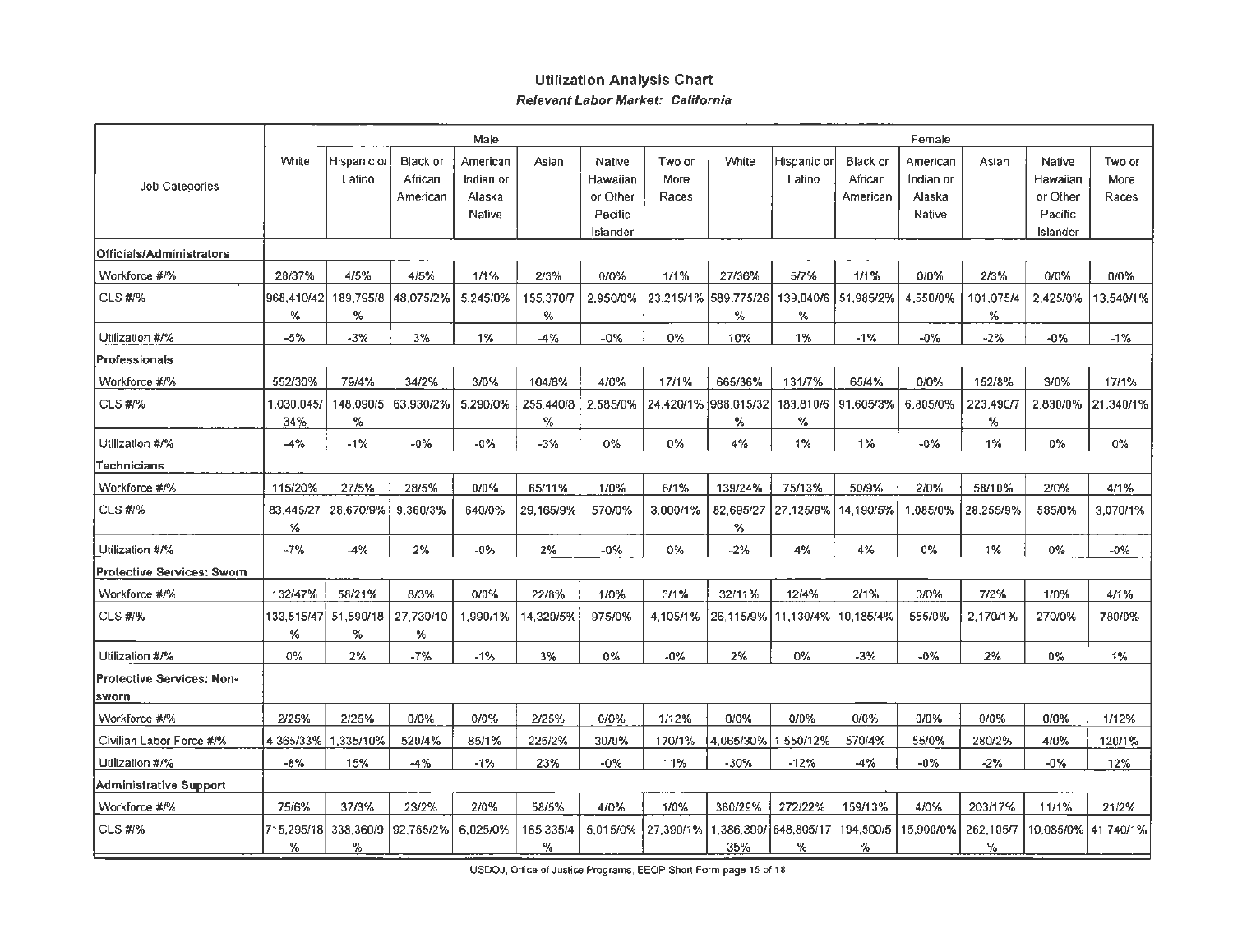|                      | Male   |                       |                                                              |                                           |                            | Female                                                |                                        |       |                                                                  |                                 |                                           |                  |                                                       |                         |
|----------------------|--------|-----------------------|--------------------------------------------------------------|-------------------------------------------|----------------------------|-------------------------------------------------------|----------------------------------------|-------|------------------------------------------------------------------|---------------------------------|-------------------------------------------|------------------|-------------------------------------------------------|-------------------------|
| Job Categories       | White  | Hispanic or<br>Latino | Black or<br>African<br>American                              | American<br>Indian or<br>Alaska<br>Native | Asian                      | Native<br>Hawaiian<br>or Other<br>Pacific<br>Islander | Two or<br>More<br>Races                | White | Hispanic or<br>Latino                                            | Black or<br>African<br>American | American<br>Indian or<br>Alaska<br>Native | Asian            | Native<br>Hawaiian<br>or Other<br>Pacific<br>Islander | Two or<br>More<br>Races |
| Utilization #/%      | $-12%$ | -6%                   | $-1\%$                                                       | 0%                                        | 0%                         | $0\%$                                                 | $-1%$                                  | -6%   | 6%                                                               | 8%                              | $-0\%$                                    | 10%              | $1\%$                                                 | 1%                      |
| <b>Skilled Craft</b> |        |                       |                                                              |                                           |                            |                                                       |                                        |       |                                                                  |                                 |                                           |                  |                                                       |                         |
| Workforce #/%        | 8/40%  | 2/10%                 | 2/10%                                                        | 0/0%                                      | 4/20%                      | 0/0%                                                  | 1/5%                                   | 2/10% | 1/5%                                                             | 0/0%                            | 0/0%                                      | $0/0\%$          | 0/0%                                                  | 0/0%                    |
| CLS#V%               | %      | ℅                     | 664,630/48 446,490/32 48,055/3%                              |                                           | $8,785/1\%$   $82,395/6\%$ |                                                       | 4.440/0% 21.010/2% 40.110/3% 34.385/2% |       |                                                                  | 5,510/0%                        | 755/0%                                    | 23.715/2%        | 570/0%                                                | 1,885/0%                |
| Utilization #/%      | $-8%$  | $-22%$                | 7%                                                           | $-1\%$                                    | 14%                        | $-0\%$                                                | 3%                                     | 7%    | 3%                                                               | $-0\%$                          | $-0%$                                     | $-2%$            | $-0%$                                                 | $-0\%$                  |
| Service/Maintenance  |        |                       |                                                              |                                           |                            |                                                       |                                        |       |                                                                  |                                 |                                           |                  |                                                       |                         |
| Workforce #P%        | O      | 0/                    | 0/                                                           | 0/                                        | 0/                         | 0/                                                    | O/                                     | 0/    | 0/                                                               | 0/                              | O(                                        | 0/               | O/                                                    | 0/                      |
| CLS #/%              | ℅      | 31%                   | 811,010/19 1,302,185/ 135,915/3   14,150/0%   203,035/5<br>% |                                           | ℅                          | 8,230/0%                                              |                                        | %     | 36,690/1%  591,835/14  772,540/18   101,385/2   10,370/0%  <br>℅ | %                               |                                           | 191,380/5  <br>% | 5,800/0%                                              | 25,665/1%               |
| Utilization #/%      |        |                       |                                                              |                                           |                            |                                                       |                                        |       |                                                                  |                                 |                                           |                  |                                                       |                         |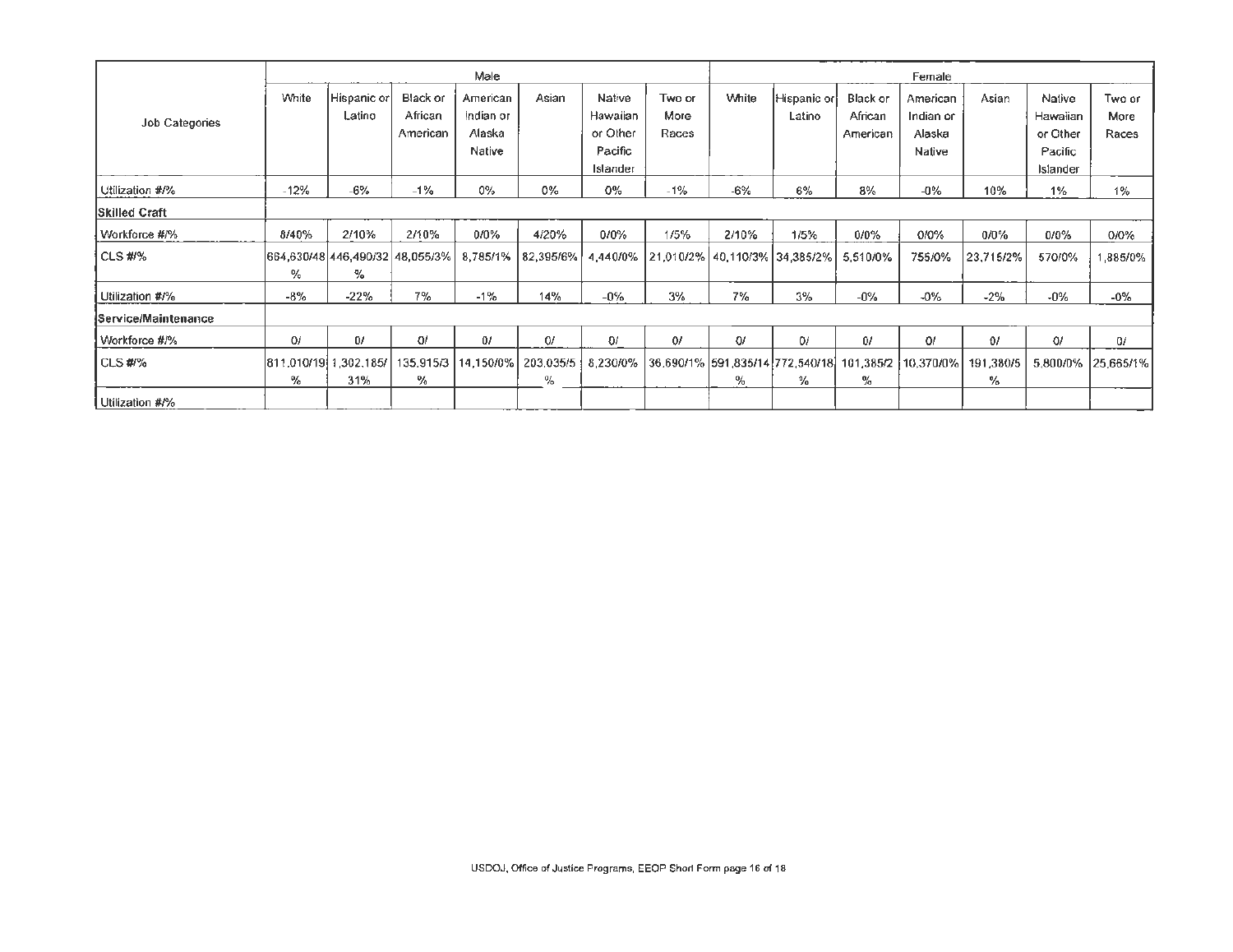## **Significant Underutilization Chart**

|                           | Male  |                       |                                 |                                                  |       |                                                       |                         | Female |                       |                                 |                                           |       |                                                       |                         |
|---------------------------|-------|-----------------------|---------------------------------|--------------------------------------------------|-------|-------------------------------------------------------|-------------------------|--------|-----------------------|---------------------------------|-------------------------------------------|-------|-------------------------------------------------------|-------------------------|
| Job Categories            | White | Hispanic or<br>Latino | Black or<br>African<br>American | American<br>Indian or<br>Alaska<br><b>Native</b> | Asian | Native<br>Hawaiian<br>or Other<br>Pacific<br>Islander | Two or<br>More<br>Races | White  | Hispanic or<br>Latino | Black or<br>African<br>American | American<br>Indian or<br>Alaska<br>Native | Asian | Native<br>Hawaiian<br>or Other<br>Pacific<br>Islander | Two or<br>More<br>Races |
| Professionals             |       |                       |                                 |                                                  |       |                                                       |                         |        |                       |                                 |                                           |       |                                                       |                         |
| Technicians               |       |                       |                                 |                                                  |       |                                                       |                         |        |                       |                                 |                                           |       |                                                       |                         |
| Protective Services: Swom |       |                       |                                 |                                                  |       |                                                       |                         |        |                       |                                 |                                           |       |                                                       |                         |
| Administrative Support    |       |                       |                                 |                                                  |       |                                                       |                         |        |                       |                                 |                                           |       |                                                       |                         |